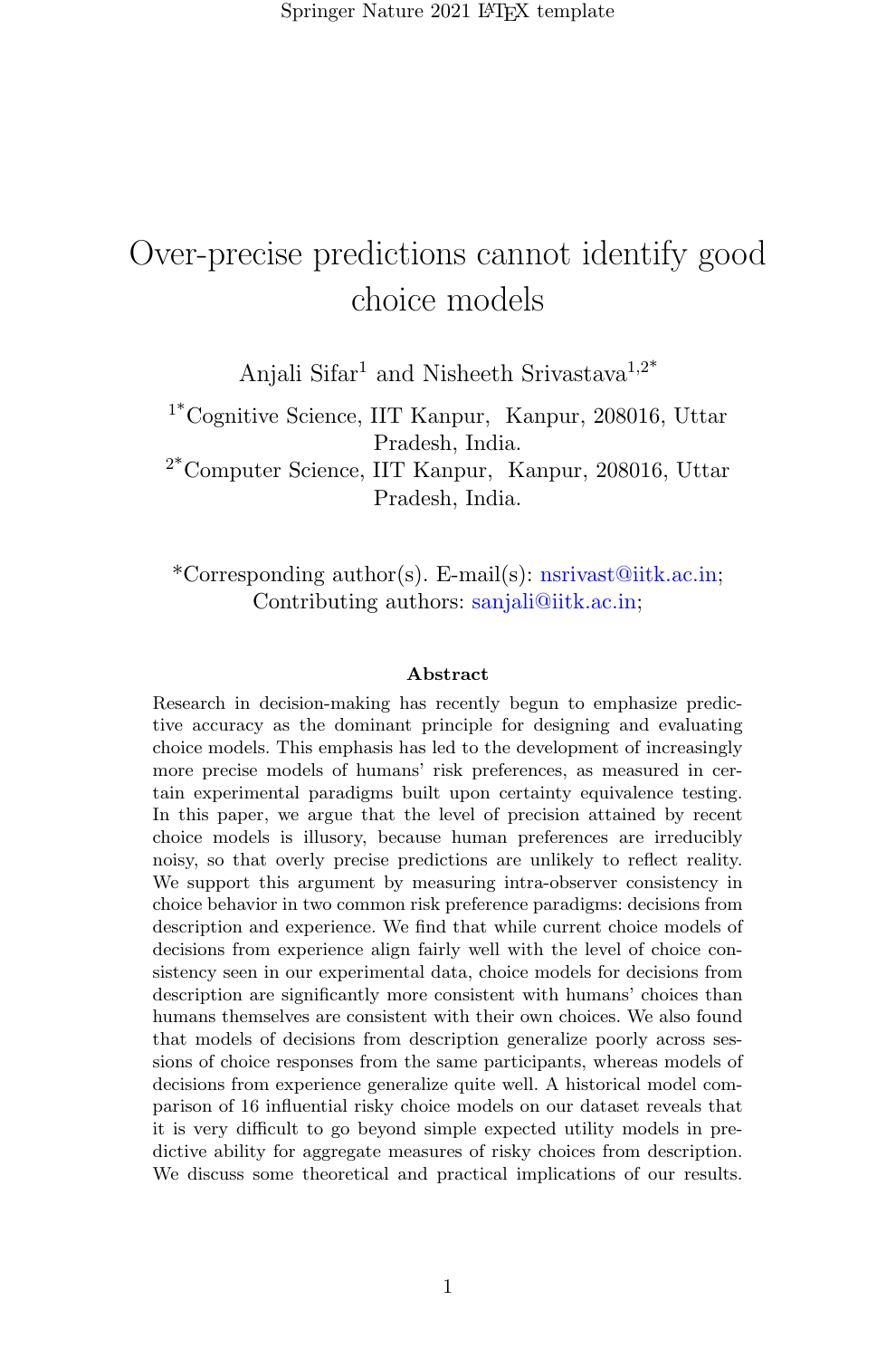Keywords: risk preferences; predictability; decisions from experience; choice modelling

## 1 Introduction

The certainty equivalence paradigm for measuring risk preferences is one of the workhorses of behavioral economics research [\(Farquhar,](#page-23-0) [1984\)](#page-23-0). A typical certainty equivalence task seeks to elicit the lowest certain amount that someone might prefer over a given risky gamble. Beginning with [Erev et](#page-23-1) [al.](#page-23-1) [\(2010\)](#page-23-1), variants of this task have been developed and studied using recurring choice prediction tournaments. The primary ambition of these tournaments is to potentiate the development of models that can make accurate quantitative predictions for risky choice behavior, including the reproduction of classic anomalies previously reported in the behavioral decision theory literature [\(Erev, Ert, Plonsky, Cohen, & Cohen,](#page-22-0) [2017\)](#page-22-0).

While models of human decisions have historically been assessed using a mix of qualitative insights and quantitative tests, prediction tournaments have focused on making quantitatively precise predictions to the exclusion of other possible criteria for assessing the feasibility of models [\(Erev et al.,](#page-22-0) [2017\)](#page-22-0). Tournaments are conducted by allowing teams to fit choice models to human choices made on some certainty equivalence problems, and winning models are identified as the ones that most accurately predict human choices for a different set of problems. This paradigm aligns quite well with how supervised classification algorithms are trained from data [\(Bishop,](#page-22-1) [2006\)](#page-22-1). Perhaps as a consequence, machine learning models are now both competing and collaborating with theory-driven models in more recent prediction tournaments with excellent empirical success [\(Bourgin, Peterson, Reichman, Russell, & Griffiths,](#page-22-2) [2019;](#page-22-2) [He, Analytis, & Bhatia,](#page-24-0) [2021;](#page-24-0) [Peterson, Bourgin, Agrawal, Reichman,](#page-25-0) [& Griffiths,](#page-25-0) [2021\)](#page-25-0).

The empirical success of this research program, given its pure predictive emphasis, is measured in terms of the correlation of model predictions with human choices. Choice models developed through these tournaments have gone from explaining about 70% of the variance in human choices, as in the baseline models used in [Erev et al.](#page-23-1) [\(2010\)](#page-23-1) to explaining more than 90% of the variance in human choices, as in the BEAST model presented in [\(Erev et al.,](#page-22-0) [2017\)](#page-22-0). Machine learning models built using features identified as important by BEAST are able to approach test set values even more closely [\(Bourgin et al.,](#page-22-2) [2019;](#page-22-2) [Peterson et al.,](#page-25-0) [2021\)](#page-25-0).

However, this empirical success is more than a little surprising, given the irreducibly stochastic nature of risky choices (Bhatia  $&$  Loomes, [2017\)](#page-22-3). If someone asks you to either pick 20 tokens of cash for certain or a gamble that will pay 100 tokens 20% of the time, it is very likely that your response may vary across multiple elicitations (Luce  $&$  Suppes, [1965\)](#page-24-1). Then, if someone uses one of these elicitations to construct a dataset to fit a theory of decisions under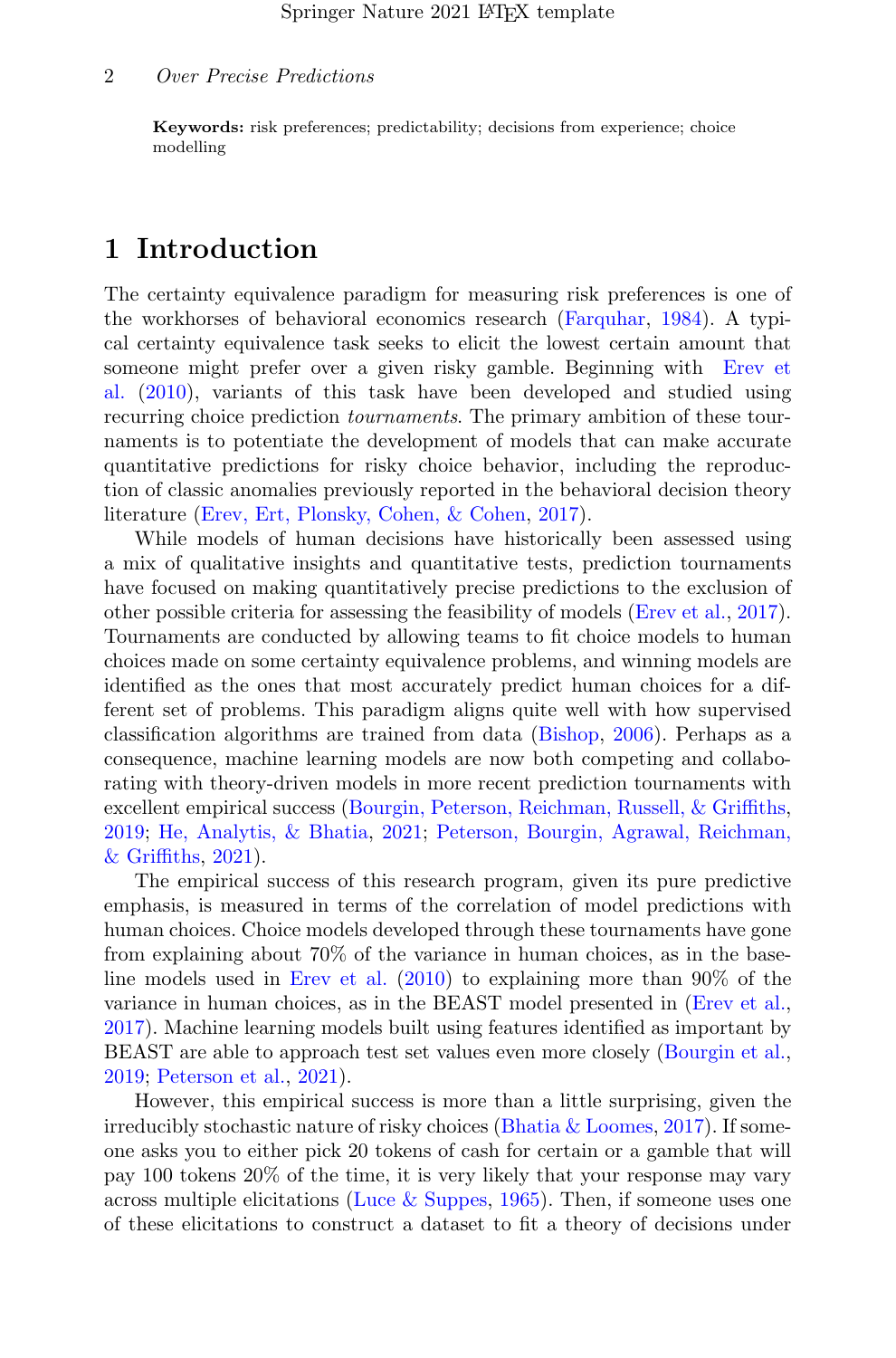risk, the theory would be unable to account well for one out of the two behavioral instances. In plain language, given the intuitively fickle nature of human choices, can we actually expect choice models to predict them as well as they presently seem to be doing? This is the question we ask and try to answer in this paper.

While it has been historically evident intuitively that there is considerable variability in peoples' choices, recent research has begun to quantify the extent of this variability in risky choices. [Fudenberg, Kleinberg, Liang, and](#page-23-2) [Mullainathan](#page-23-2) [\(2019\)](#page-23-2) use certainty equivalent judgment data on a 100 point scale for risky choices from [Bruhin, Fehr-Duda, and Epper](#page-22-4) [\(2010\)](#page-22-4) to show that cumulative prospect theory (CPT) is able to accommodate almost all the reducible error in this dataset, such that any predictive model that is operating using the same data features as CPT, viz. each individual problem's description, should not be able to reduce the MSE more than about 5% below CPT results. In contrast, state-of-the-art predictive choice models obtain an MSE reduction of nearly 50% compared to CPT [\(He et al.,](#page-24-0) [2021;](#page-24-0) [Peterson et al.,](#page-25-0) [2021\)](#page-25-0).

This paradox of excess predictability is the target of our examination in this paper. Since [Fudenberg et al.](#page-23-2) [\(2019\)](#page-23-2) work with certainty equivalent judgments while predictive models tend to work with aggregates of binary choices, their findings do not directly constrain the high levels of model-data correlation seen in recent choice models, which tend to target revealed preferences for options, averaged across individuals. For a more direct comparison, we design and implement a test-retest paradigm of risky choice behavior, following an experimental paradigm identical to the one used in [Erev et al.](#page-23-1) [\(2010\)](#page-23-1).

[Fudenberg et al.](#page-23-2) [\(2019\)](#page-23-2) demonstrate that no possible model that sees certain problem parameters could perform better than simply looking up entries from a table containing past certainty equivalent responses for a particular problem (described using the same parameters) for each participant, and use this prediction limit to argue that cumulative prospect theory is already near-optimal in predicting certainty equivalent judgments. Since we analyze aggregate choices rather than certainty equivalent judgments, we interpret the correspondence between human choice proportions made for problems in one session and choices made for the same problems in a different session as a similar benchmark for aggregate measures of risky choice behavior. By treating the choices elicited in the first session as an ideal model for themselves, we measure the correspondence such a perfect model would have with the data, if it had been collected on a different day.

## 2 Methods

## 2.1 Design

A set of expectation-matched risky choice problems were presented to each participant, at a gap of at least a week over the course of three weeks, following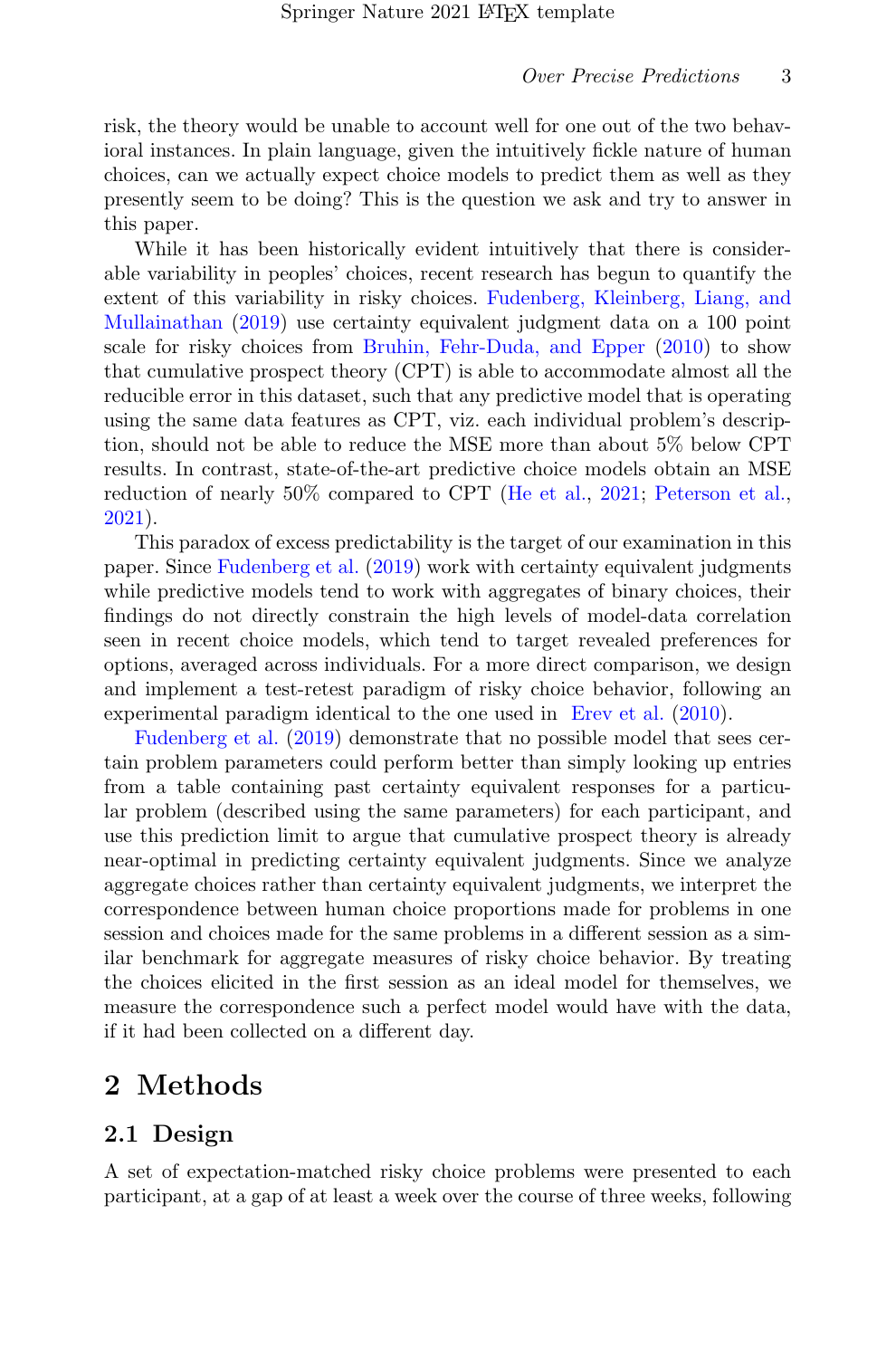the protocol schematized in Figure [1.](#page-3-0) Two experiments were conducted, testing for choice consistency in decisions from description and experience respectively.



<span id="page-3-0"></span>Fig. 1 Experiment Design For each participant, problem space is randomly divided into four equal subsets.Half of the problems presented in Week 1 are repeated in Week 2 (subset A), and the other half in Week 3 (subset B). Week 2 and 3 repeated problems are interspersed with remaining problems (subsets C and D).

In each experiment, as shown in Figure [1,](#page-3-0) each participant solves 30 problems per week, with half the problems seen in Week 1 being repeated during Week 2, and the other half repeating in Week 3.

Throughout this paper, we will refer to data from our own experiment as Repeated Risk (RR), in the specified context of decisions from description or experience. We hereby specify labels for different subsets of our data for easier navigation. A subset with only fresh presentation of all problems is RR- $F \in \{A_1, B_1, C, D\}$ , a subset of problems with repeated elicitations is RR-R  $\in$  ${A_1, B_1, A_2, B_2}$ . Further, the first presentation of repeated problems is called RR1  $\in \{A_1, B_1\}$  while the second presentation of repeated problems as RR2  $\in$  ${A_2, B_2}$ . The subset of problems which were not repeated, are RR0  $\in \{C, D\}$ .

The problem space used in our experiments is the Estimation set in the first Technion Choice Prediction Tournament (TCPT2010) consisting of 60 problems [\(Erev et al.,](#page-23-1) [2010\)](#page-23-1). We hosted the experiments online and participants were able to participate at their convenience. Participants were recruited from the university campus where the study was conducted. Email reminders were sent every week to all participants. The study protocol was reviewed and approved by a university IRB.

### 2.2 Decisions from Description

In decisions from description (DFD), for each problem, participants were asked to choose between risky and safe choices, given explicit payoff and probability descriptions. Participants responded to 30 unique problems each day, with each problem presented only once on any given day. Problem order was randomized across participants, and within participants for repeat presentations as indicated in Figure [1.](#page-3-0)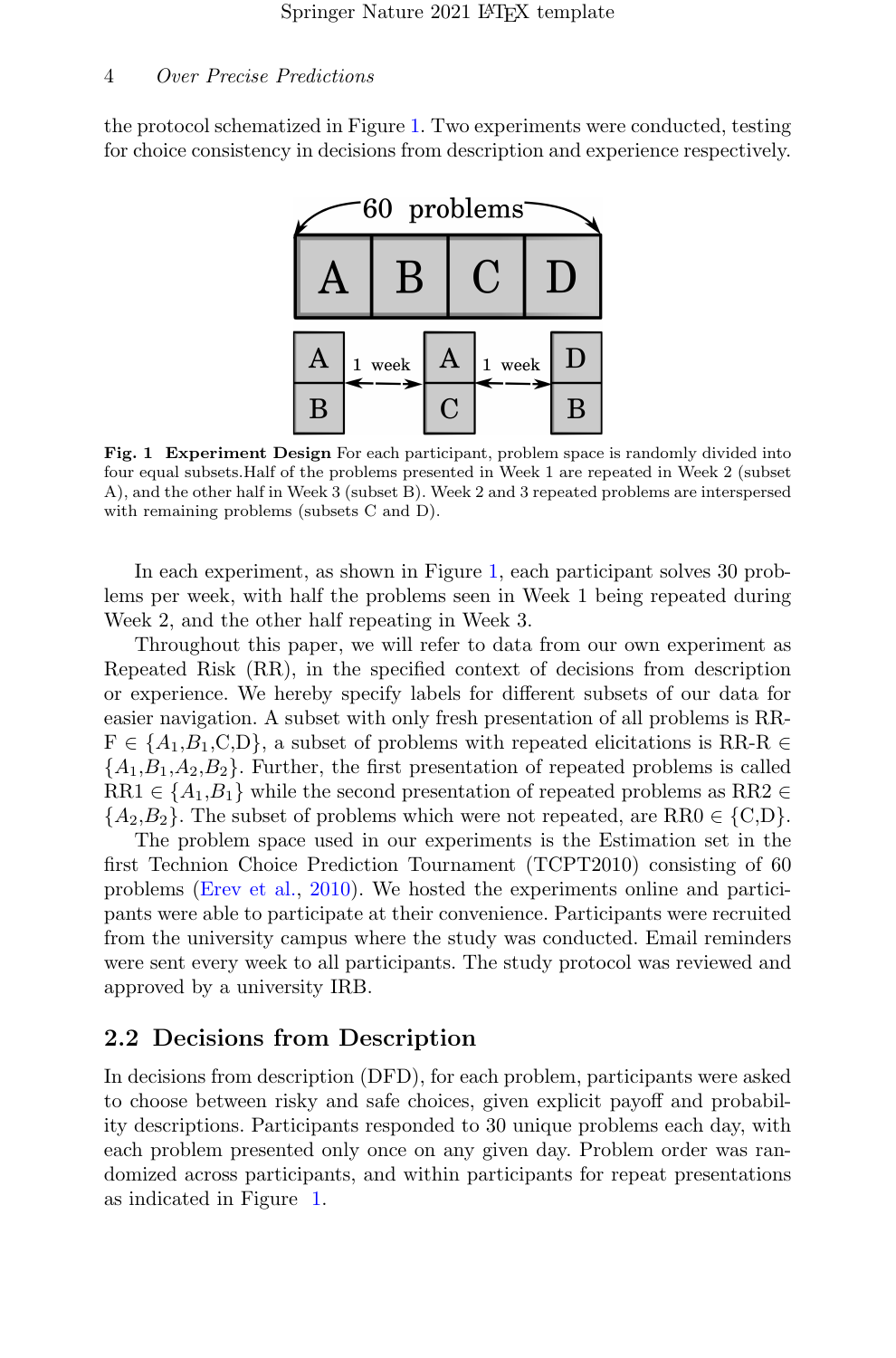A total of 58(19 female, 39 male) participants completed the experiment, without compensation. Following the protocol used in [Erev et al.](#page-23-1) [\(2010\)](#page-23-1) we presented no outcome feedback following choice selections. However, feedback was provided for one of the randomly selected problems at the end of each day of the experiment as a notional payoff.

The one-shot DFD paradigm used is identical to the one used in [Erev et](#page-23-1) [al.](#page-23-1) [\(2010\)](#page-23-1). This also parallels other large-scale risk preference elicitation protocols [\(Bruhin et al.,](#page-22-4) [2010\)](#page-22-4). However, subsequent prediction tournaments have used a modified version of this paradigm. In these tournaments, participants respond to a choice problem multiple times in the same sitting, with the first few trials conducted without feedback, and the remaining trials conducted with feedback about both payoffs received and foregone after each choice [\(Bourgin](#page-22-2) [et al.,](#page-22-2) [2019;](#page-22-2) [Erev et al.,](#page-22-0) [2017;](#page-22-0) [Plonsky et al.,](#page-25-1) [2019\)](#page-25-1).

### 2.2.1 Choice Models

In the Technion competition, the interesting baseline model is Cumulative Prospect Theory (CPT) given by [Tversky and Kahneman](#page-26-0) [\(1992\)](#page-26-0) suggesting that the decision makers choose the prospect with the highest subjective probability weighted value.

As we mentioned above, the winner of the first DFD tournament was a logistic regression model [\(Erev et al.,](#page-23-1) [2010\)](#page-23-1). This model predicts the proportion of risky choices based on a linear relationship with the predictor variables which in this case were the parameters of the problem and the expected value difference.

A special model has been designed for the special paradigm of decisions from description with feedback [\(Erev et al.,](#page-22-0) [2017\)](#page-22-0). This complex model attempts to computationally unite dynamic expected utility estimation with stochastic implementations of four cognitive biases. The resulting Best Estimate and Sampling Tools (BEAST) model was used as a baseline model for the fourth and fifth prediction tournaments, and has proved extremely difficult to beat, with tournament winners being mostly minor variants of BEAST, and performing statistically identically [\(Erev et al.,](#page-22-0) [2017;](#page-22-0) [Plonsky et al.,](#page-25-1) [2019\)](#page-25-1).

## 2.3 Decisions from Experience

In decisions from experience (DFE), we instantiated the sampling condition of the Technion tournament [\(Erev et al.,](#page-23-1) [2010\)](#page-23-1). A total of 25 male and 22 female participants completed the experiment. The experiment was presented to the participant as a series of games representing each problem - the parameters of which were derived from the problem space as described above. Instructions were followed by two practice games which were played under the guidance of the experimenter to ensure that the participant understood the game. The actual experiment started after the participant consented to continue the experiment, after playing the practice games.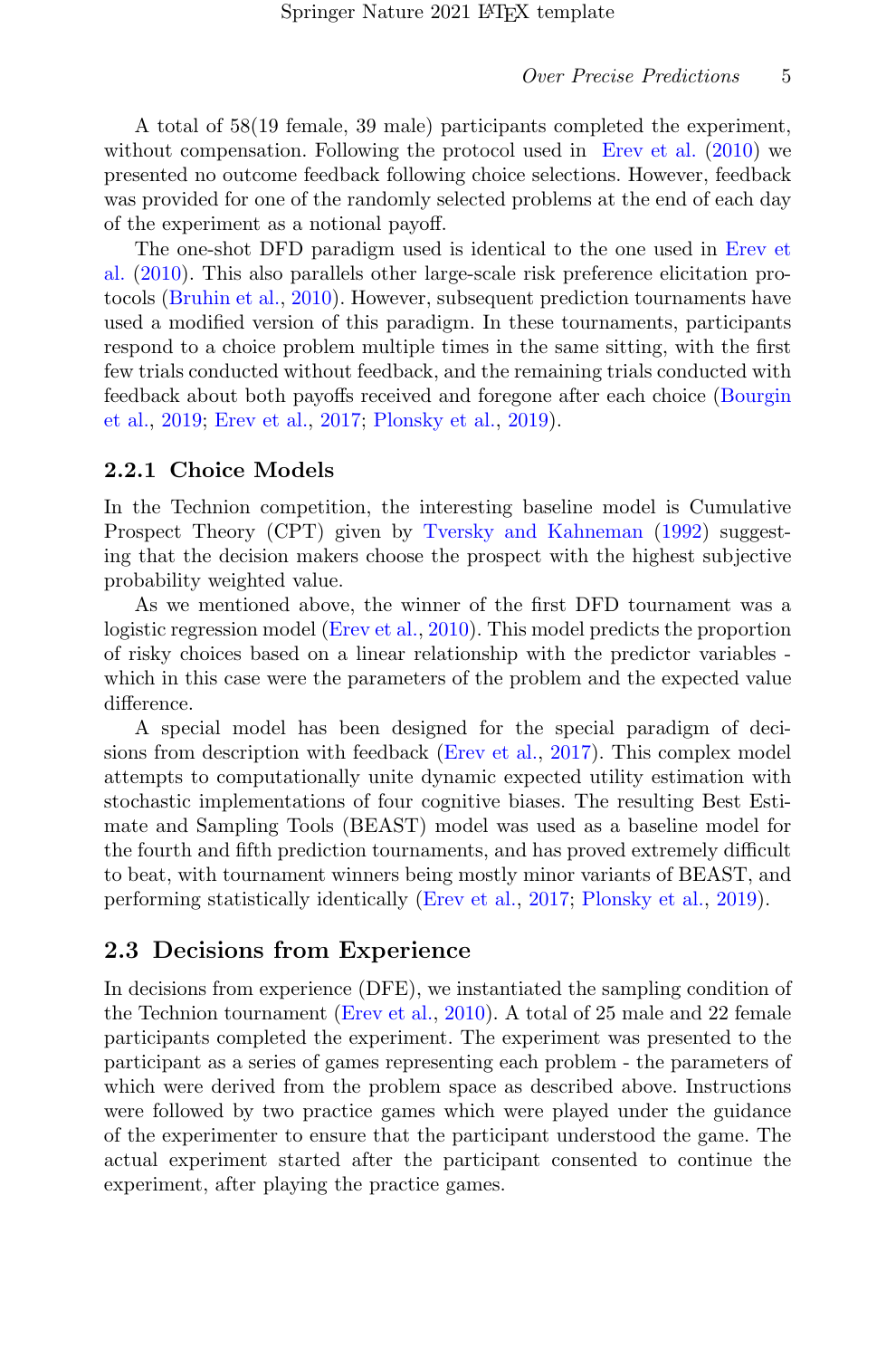For each game, the participant was able to view two buttons corresponding to safe and risky choices respectively. In the sampling stage, clicking on any one of the buttons, one at a time, revealed one outcome for that option, sampled from a Bernoulli trial corresponding to the conditions of the gamble. These sampling trials were inconsequential, and participants were free to sample as many times as they wanted. Once they had sampled sufficiently many outcomes, they explicitly indicated a desire to make a final consequential selection with a button press. In this selection stage, they clicked on any of the outcomes once, and this outcome was considered the final outcome of the game. All participants were nominally paid a base participation fee of INR 100. However, a random game's outcome was selected at the end of three sessions which was scaled such that the final payoff was bracketed between INR 0 to 200 for each participant.

#### 2.3.1 Choice models

The best baseline model for decisions from experience in the first prediction tournament was a primed sampler that draws  $\nu$  samples from the gamble, where  $\nu$  is uniformly distributed from 1 to 9, and selects the option which has the greater average value based on these sampled values [\(Erev et al.,](#page-23-1) [2010\)](#page-23-1).

The winning model in this competition was an ensemble model which makes decisions by sampling one of four equally weighted decision rules [\(Erev et](#page-23-1) [al.,](#page-23-1) [2010\)](#page-23-1). Of these, the first decision rule is the baseline model as described above. The second decision rule is a variant of the first rule where  $\nu$  is drawn from the observed distribution of sample sizes in the observed data, upperbounded at 20. The third decision rule is a stochastic cumulative prospect theory model. The final rule is a stochastic implementation of the priority heuristic (Brandstätter, Gigerenzer, & Hertwig, [2006\)](#page-22-5). However, since the winning model was not significantly better than the baseline model in decisions from experience in the Technion tournament [\(Erev et al.,](#page-23-1) [2010\)](#page-23-1), we used only the baseline model in our evaluations.

### 2.4 Response Variables

For every problem presented in both paradigms above, participants make a binary decision between a risky prospect and safe prospect. Each participant's response to each problem is recorded. Additionally, the proportion of participants taking the risky alternative for every problem is represented as the problem's Risky Choice Rate (R-rate). We record R-rates for all problems in both decisions from description and experience paradigms.

Decisions from experience, however, involve another latent decision of when to stop sampling. Measuring the consistency of this additional decision is also potentially of interest for informing models of information search within the context of decisions from experience [\(Hills & Hertwig,](#page-24-2) [2010;](#page-24-2) [Markant, Pleskac,](#page-24-3) [Diederich, Pachur, & Hertwig,](#page-24-3) [2015;](#page-24-3) [Srivastava, Muller-Trede, Schrater, & Vul,](#page-25-2)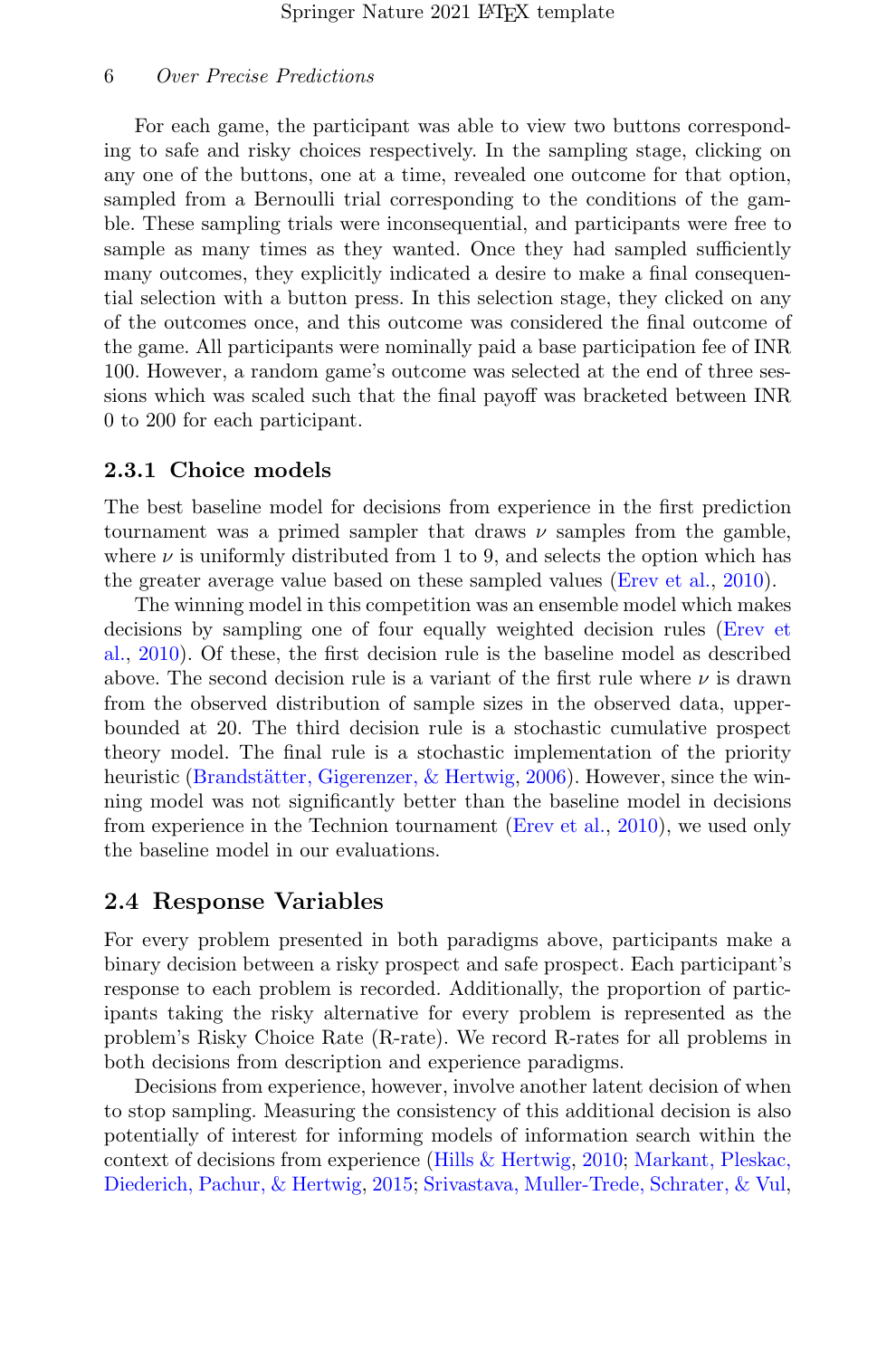[2016\)](#page-25-2). To this end, we also record the number of samples the decision maker takes before committing to a final choice (henceforth sampling duration).

Finally, in decisions from experience, an observer is presented with two choices that can altogether result in any of three unique payoffs. Observers that terminate information search before seeing each of the three possible outcomes at least once will make their final choice without actually understanding the problem structure. The minimum number of trials an observer would expect to make to see three unique outcomes is three. So, to obtain a clearer view of ontask behavior in DFE, we also separately report our metrics for all observations with sampling duration (SD) greater than 2.

#### 2.5 Measuring choice consistency

If risk preferences have low inherent stochasticity at the cohort level, we expect the R-rate (relative number of times the risky option is selected by participants) for a problem to be consistent across repeated elicitations. To quantify this consistency, we compute the Pearson correlation coefficient between observed and predicted R-rates across all tested problems. In the special case of repeated problems, using the R-rates seen in the second elicitation as predictors for the first week's values yields a simple consistency measure. This measure is additionally attractive for offering a direct interpretation in terms of percentage of variance explained [\(Erev et al.,](#page-23-1) [2010\)](#page-23-1).

However, using any one measure of consistency is likely inadequate, since such measures make hidden assumptions about the distributions of the variables being compared, e.g. that they are approximately normally distributed. Therefore, we report two additional measures.

We report Mean squared distance (MSE) to gauge the drift between the observed and predicted R-rates across problems. We also report the proportion of agreement  $P_{Agree}$ , as calculated in [Erev et al.](#page-23-1) [\(2010\)](#page-23-1), as an additional cohort-level measurement of consensus in choices. This is set to 1 for a problem if both predicted and observed R-rates are greater than or less than 0.5; otherwise it is set to zero. We report this value, averaged across all tested problems, in percentage terms, following convention [\(Erev et al.,](#page-23-1) [2010\)](#page-23-1).

It is quite possible that more robust measurements of test-retest consistency may be possible using a more sophisticated generative model of the task [\(Wall et al.,](#page-26-1) [2021\)](#page-26-1). However, the robustness of such measures depend on the soundness of the generative model to the task, which is itself unknown. In conjunction with the fact that the choice modelling literature has historically focused on reporting the three statistical measures mentioned above [Erev et al.](#page-22-0)  $(2017, 2010)$  $(2017, 2010)$  $(2017, 2010)$ ; [He et al.](#page-24-0)  $(2021)$ , this paper is better served by reporting choice consistency using the same measures.

If risk preferences have low inherent stochasticity at the individual level, we expect participant responses to the same problem to be consistent across repeated elicitations. We measure this individual-level intra-rater reliability using Cohen's  $\kappa$  [\(Landis & Koch,](#page-24-4) [1977\)](#page-24-4). For our context with agreement to be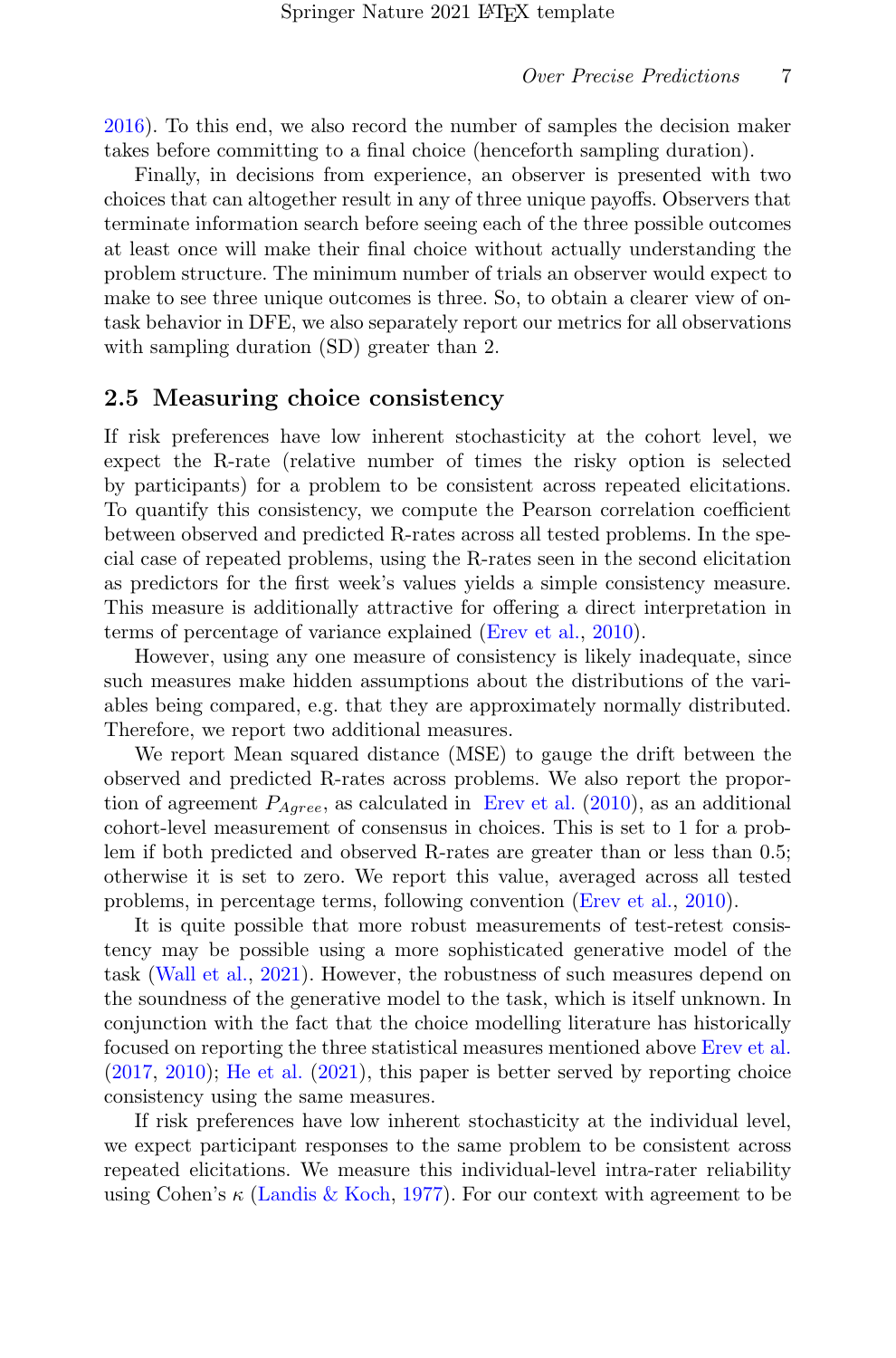measured only for binary choices, this is simply

$$
\kappa = \frac{p_o - p_e}{1 - p_e},
$$

where  $p<sub>o</sub>$  is the number of consistent choices made by an individual across all repeated problems divided by the total number of choices made by that individual during any one presentation of these problems and  $p_e$  is the probability of random agreement, calculated using the base risky choice proportions calculated within participants. We report median intra-rater reliability across participants, unless stated otherwise.

## 3 Results

In all analyses reported below, we refer to our data sources as follows. Data collected in our experiments are denoted as coming from RR (Repeated Risk). Training datasets from the first Technion tournament will be referred to TE (Technion Estimation), and from the competition datasets from the same tournament as TC (Technion Competition). We use both DFD and DFE datasets from all these data sources. Data from the mixed paradigm used in [Erev et al.](#page-22-0) [\(2017\)](#page-22-0) will be referred to as EEP.

<span id="page-7-0"></span>

| Observed     | Predictor    | Correlation                     | MSE                                     | $\kappa$     | $P_{Aqree}$                                |
|--------------|--------------|---------------------------------|-----------------------------------------|--------------|--------------------------------------------|
| $_{\rm RR1}$ | $_{\rm RR2}$ | 0.85                            | 0.0116                                  | 0.32         | 82%                                        |
| TЕ           | ВM<br>WМ     | $0.85^{1}$<br>0.92 <sup>1</sup> | 0.09 <sup>1</sup><br>0.00991            | 0.22<br>0.23 | $95\%$ <sup>1</sup><br>$88\%$ <sup>1</sup> |
| TC           | ВM<br>WМ     | $0.86^{1}$<br>0.94 <sup>1</sup> | 0.08 <sup>1</sup><br>0.012 <sup>1</sup> |              | $93\%$ <sup>1</sup><br>$90\%$ <sup>1</sup> |
| EEP          | <b>BEAST</b> | $0.95^2$                        | 0.0098 <sup>1</sup>                     |              |                                            |

Table 1 DFD : retest reliability. Retest reliability (data-data) agreement statistics presented alongside model-data statistics reported from different data sources. Scatterplot between two elicitations of R-rate corresponding to first row in Figure [B2](#page-13-0)

Note: Data sources and models are specific to DFD. Label notations in text. <sup>1</sup>claimed in [Erev et al.](#page-23-1)  $(2010)$ .

 $2$ claimed in [Erev et al.](#page-22-0)  $(2017)$ .

## 3.1 Predicting choice proportions

#### 3.1.1 Decisions from description

Table [1](#page-7-0) summarizes consistency metrics calculated for our DFD experiment's data, presented alongside human-model consistency metrics reported previously on existing datasets.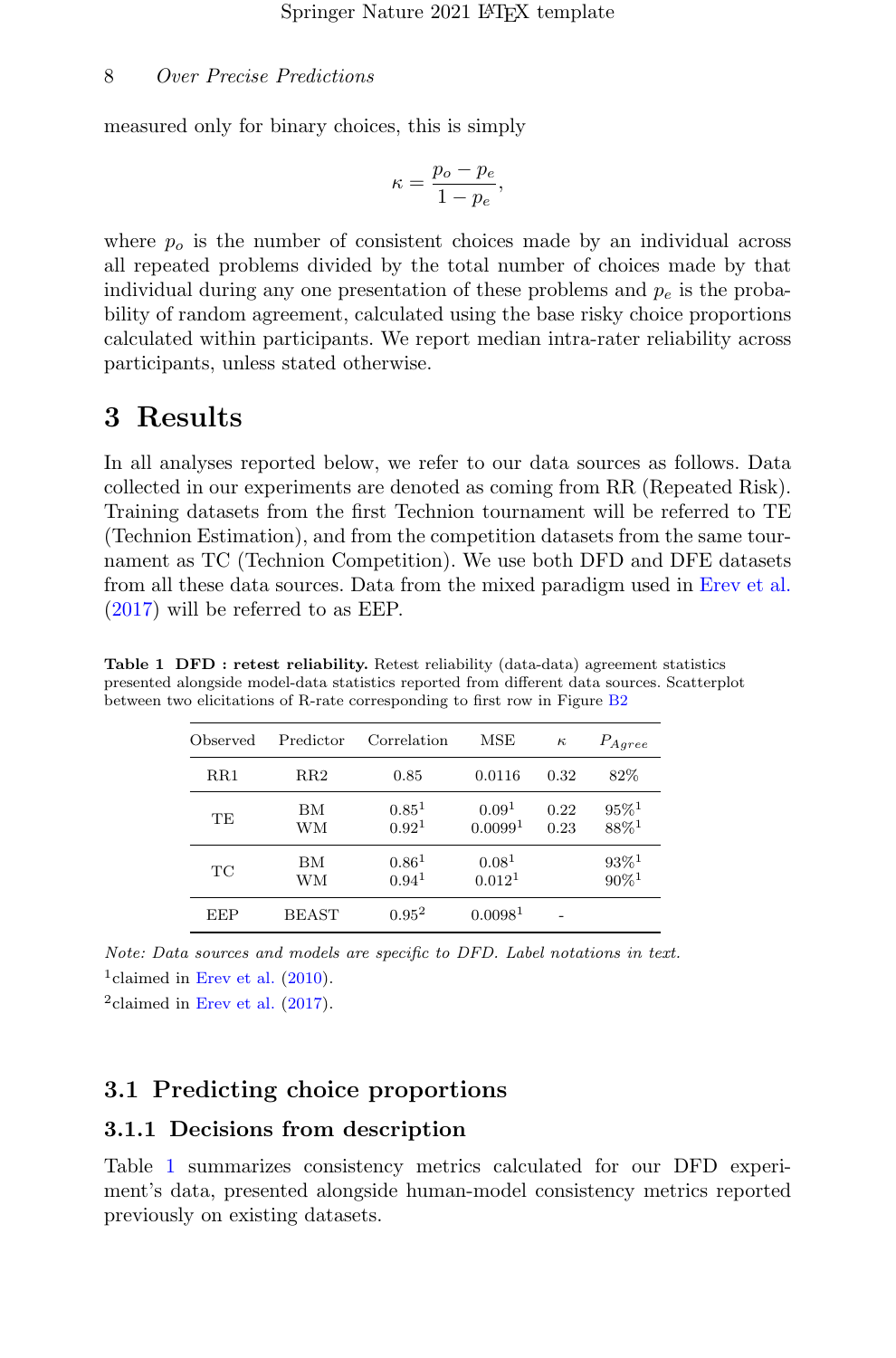<span id="page-8-0"></span>

| Train  | <b>Test</b> | Model    | Correlation  | MSE            | $\kappa$     | $P_{Agree}$ |
|--------|-------------|----------|--------------|----------------|--------------|-------------|
| $RR-F$ | $RR-F$      | ΒМ<br>WМ | 0.82<br>0.93 | 0.01<br>0.004  | 0.09<br>0.12 | 84%<br>89%  |
| TE     | $RR-F$      | BМ<br>WМ | 0.74<br>0.83 | 0.025<br>0.023 | 0.12<br>0.14 | 84%<br>81%  |
| RR1    | RR2         | BМ<br>WМ | 0.71<br>0.84 | 0.018<br>0.011 | 0.13<br>0.10 | 82%<br>88%  |
| RR2    | RR1         | BМ<br>WМ | 0.78<br>0.87 | 0.017<br>0.011 | 0.08<br>0.14 | 80%<br>80%  |

Table 2 DFD : generalizability analysis Choice agreement indicators with best fit predictions from baseline  $(BM = CPT)$  and winning  $(WM = Logistic Regression)$  choice models (TCPT2010) using training dataset predicting on test dataset. Observed versus predicted R-rate fo

Note: Data sources and models are specific to DFD. Label notations in text.

When we use the cohort's R-rate calculated during repeated presentations of problems to predict their own R-rate during the first presentation of the same problems, we obtain a correlation of about 0.85 which is consistent with the baseline model predictions on both tested and trained datasets. That is, the baseline model predicts peoples' choices about as well as their own responses to the same problems during retesting predict their responses in the first session. However, this correspondence is not seen in individual level statistics, with the empirical test-retest  $\kappa$  being considerably larger than the baseline model's  $\kappa$ .

Thus, we see that peoples' own choices for the same choice problems vary considerably across sessions. If people respond differently to the same problem when they see it again, with all other factors remaining constant, it is impossible for a model that uses only individual problem characteristics to predict both responses correctly [\(Fudenberg et al.,](#page-23-2) [2019\)](#page-23-2). The test-retest statistics we report in Table [1](#page-7-0) imply limits on the predictability of risky choice behavior, in a manner that we make more precise below in Section [3.2.](#page-11-0)

Table [2](#page-8-0) summarizes results from a model generalizability analysis we used to assess test-retest consistency mediated by parametric model fits  $1\ 2\ 3$  $1\ 2\ 3$  $1\ 2\ 3$  $1\ 2\ 3$  $1\ 2\ 3$ . Through this analysis, we seek to identify how well models fit to responses from participants fit responses to the same problems by the same participants on a different day.

We note that the models, when fit to the entirety of the RR dataset, evince goodness-of-fit statistics nearly identical to the ones reported in the Technion

<span id="page-8-1"></span><sup>&</sup>lt;sup>1</sup>Please note that when we implemented the models from [\(Erev et al.,](#page-23-1) [2010\)](#page-23-1), the parameter values given in the original paper could not reproduce the results for TE and TC. But when we fitted our own parameter values for TE dataset (which are remarkably different), we could reproduce the results for the Winning model but not for the Baseline model. Additionally, the  $κ$ statistic for the TE dataset mentioned in the table is estimated using our model implementation and fits found for TE dataset.

<span id="page-8-2"></span><sup>&</sup>lt;sup>2</sup>{Reported, Estimated} fits for Baseline model on TE dataset :  $\alpha = \{0.7, 0.846\}, \beta = \{1, 0.995\},\$  $\lambda = \{1, 1.11\}, \gamma = \{0.65, 0.68\}, \delta = \{0.65, 0.38\}. \text{ MSE} = \{0.09, 0.0197\}$ 

<span id="page-8-3"></span><sup>&</sup>lt;sup>3</sup>{Reported, Estimated} fits for Winning model on TE dataset :  $\beta_0 = \{1.004, 0.415\}, \beta_1 =$  ${0.012, 0.0097}, \beta_2 = {0.066, 0.058}, \beta_3 = {0.410, -0.4288}, \gamma_1 = {1.417, -1.508}, \gamma_2 = {0.317, 0.349}, \gamma_3 = {0.621, 0.596}.$  MSE =  ${0.0099, 0.0099}$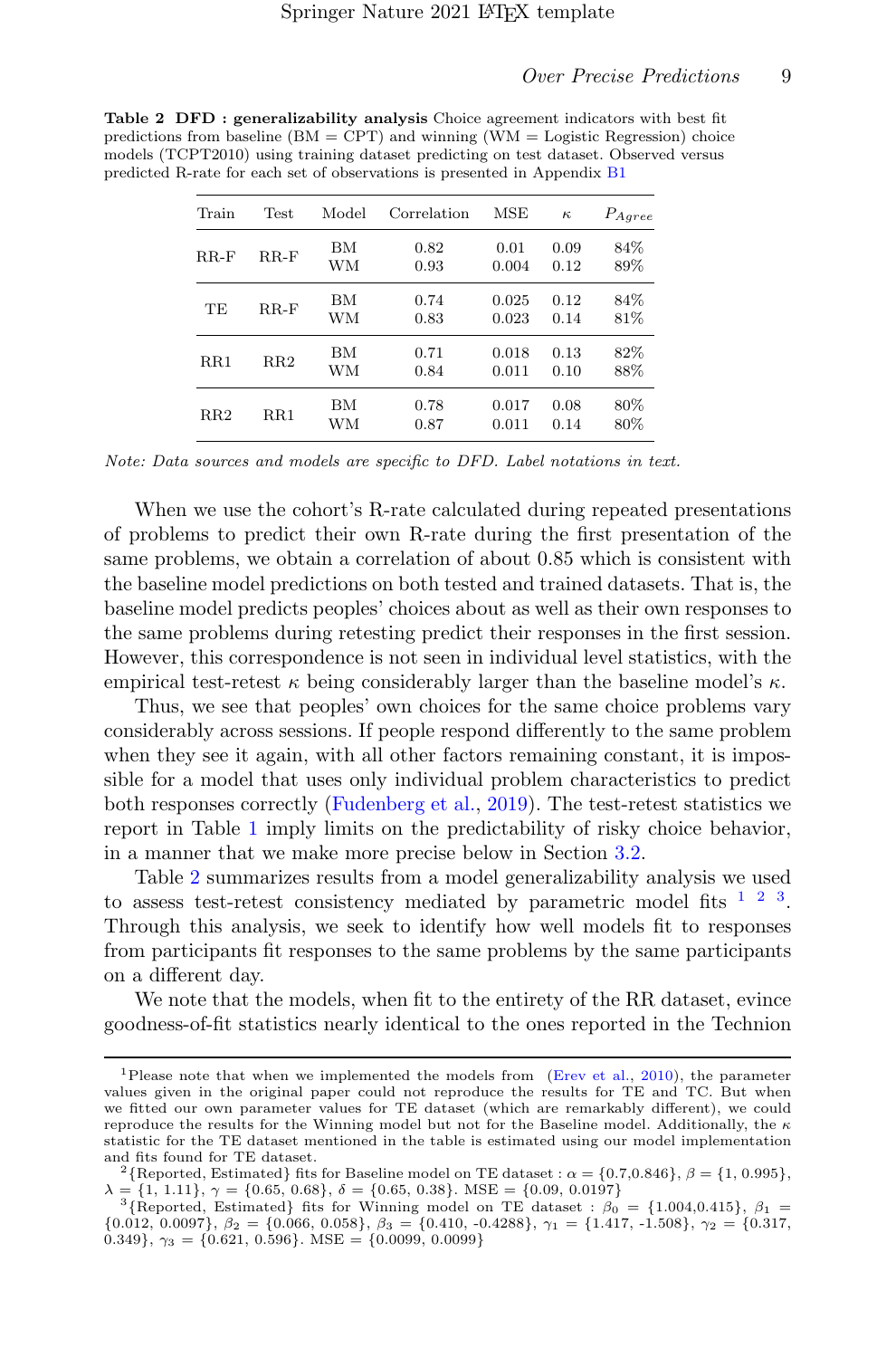Tournament for the TE dataset [Erev et al.](#page-23-1) [\(2010\)](#page-23-1). However, these goodness-offit statistics deteriorate considerably when we measure them on one session's data after having fit the models on the other session's data. For instance, the winning model's data-model correlation drops by about 10% and MSE rises by more than 100%. Similar deterioration in fit is seen when we try to transfer model fits from TE to the whole RR dataset.

Most interestingly, we see that baseline as well as winning models from the Technion 2010 tournament regress to goodness-of-fit values not exceeding the test-retest benchmark value when we train them on one session's data and try to predict the other session's choices. Thus, at least empirically, there appears to be a limit to how well data fit to one session predicts the other session's behavior for the same set of participants, one that closely matches the test-retest correlation between the two sessions' data.

This observation illuminates the central paradox of modelling risky choices we highlight in this paper: they are highly variable even within individuals, but individual choice elicitations cannot represent this variability. Thus, models that seek to optimize fits to individual choice elicitations can end up being more precise than the very phenomenon they are seeking to explain, and thus generalize poorly to other elicitations of the same phenomenon.

#### 3.1.2 Decisions from experience

Table [3](#page-10-0) summarizes consistency metrics calculated for our DFE data, presented alongside human-model consistency metrics for all datasets.

The main observation here is that the range of human-human correlations and agreement proportions seen in our data includes the corresponding modelhuman measurements reported on the estimation set in [Erev et al.](#page-23-1) [\(2010\)](#page-23-1). Since the winning ensemble model in this tournament was not significantly better than the simple primed sampler baseline, our observation is consistent with the possibility that a simple primed sampler model might be the best possible model for predicting R-rates in the decision from experience task.

This possibility is also supported by an additional analysis. Separate from the values reported in Table [3,](#page-10-0) we also calculated the intra-rater reliability of our participants on the subset of problems where the expected value difference between the observed practice sequences was almost identical (within 5% of the smallest payoff outcome in the dataset) across the two presentations. In contrast with the moderate values  $\kappa \in \{0.33, 0.33\}$  seen for the full set of problems, we find high reliability  $\kappa \in \{0.73, 0.78\}$  on this subset of problems across observers. That is, when the same people observe the same expected value differences again, they make the same choices, consistent with the decision criteria of the simple primed sampler model. This finding also offers a possible explanation for the gap between the empirical and model  $\kappa$  seen in DFE. The baseline primed sampler does not take observation history into account and so performs worse than humans themselves in predicting their prior choices.

Unlike the case for decisions-by-description, we find that models fit to one session's data are able to generalize very well to the other session's data,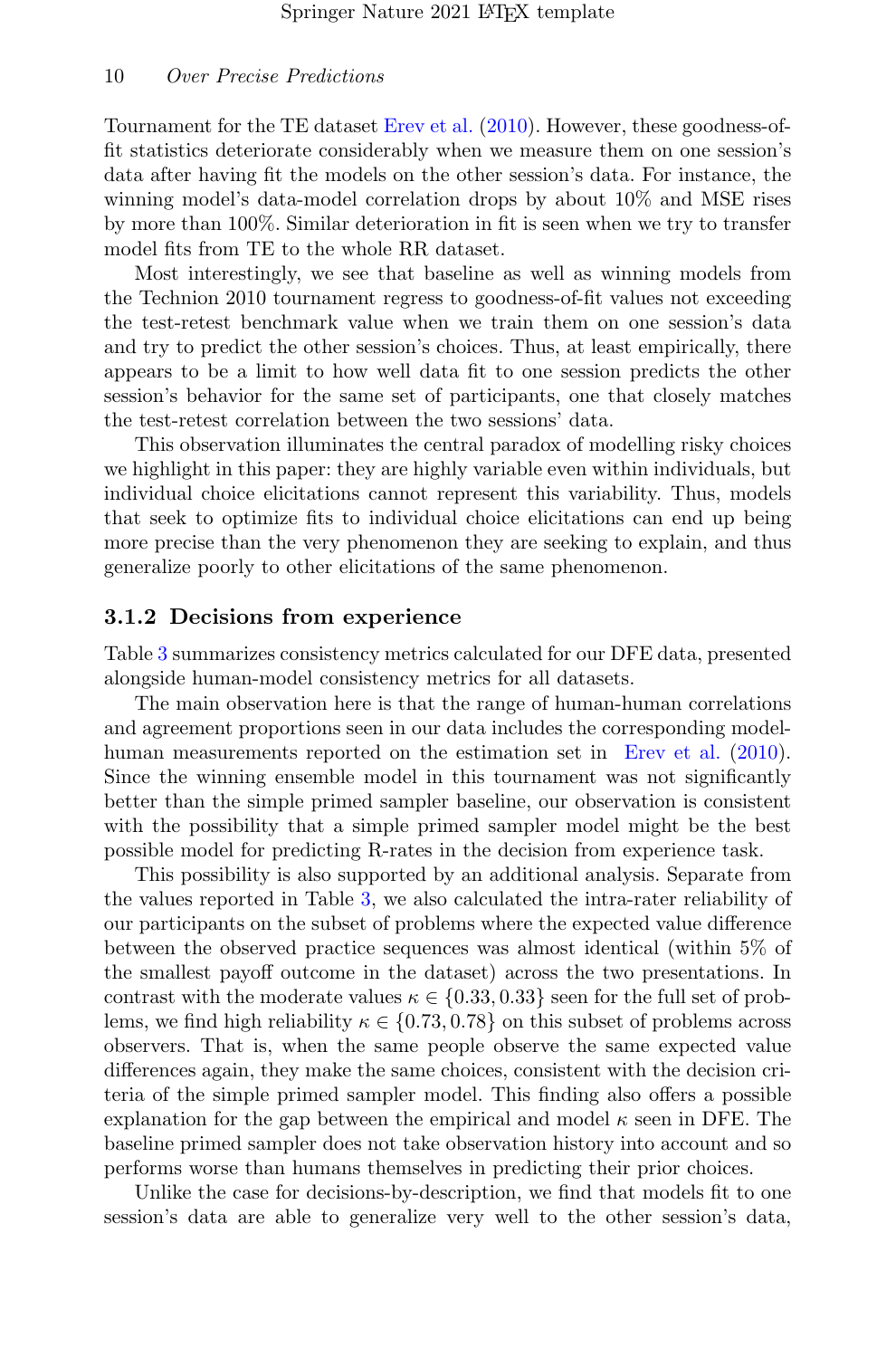|        |                        |            | Correlations | <b>MSE</b>                                                            |  |                                   |            | $P_{Agree}$ | Correlation SD |
|--------|------------------------|------------|--------------|-----------------------------------------------------------------------|--|-----------------------------------|------------|-------------|----------------|
|        | Observed Predictor     |            |              | All SD >2 All SD >2 All SD >2 All SD >2 All SD >2 All SD >2 All SD +2 |  |                                   |            |             |                |
| RR1    |                        |            |              |                                                                       |  |                                   |            |             |                |
| Ë      | BM 0.88 <sup>1</sup>   |            |              | $0.017^{1}$                                                           |  | $0.25$ $0.25$ $95\%$ <sup>1</sup> |            |             |                |
|        | $\mathbf{W}\mathbf{M}$ | $0.92^{1}$ |              | $0.0099^{1}$                                                          |  |                                   | $95\%^1$   |             |                |
| С<br>Н | $BM$ $0.801$           |            |              | $0.0244^{1}$                                                          |  | $0.19$ $0.2$ $82\%$ <sup>1</sup>  |            |             |                |
|        | WM                     | $0.80^1\,$ |              | $0.0187$ <sup>1</sup>                                                 |  |                                   | $83\%^{1}$ |             |                |

presented alongside model-data statistics reported from different data sources. For each indicator, we also separately report values for observations presented alongside model-data statistics reported from different data sources. For each indicator, we also separately report values for observations Table 3 DFE : retest reliability Choice agreement indicators to estimate test-retest reliability between repeated problems in the first row Table 3 DFE : retest reliability Choice agreement indicators to estimate test-retest reliability between repeated problems in the first row with sampling duration greater than 2. The last two columns present the retest reliability of sampling duration. with sa

<span id="page-10-0"></span>line Note: Data sources and models are specific to DFE. Label notations in text.  $WM = Win$ ining Model (ensemble),  $BM = Baseline$ Model (primed sampler) in Erev et al. (2010). Model (primed sampler) in [Erev](#page-23-1) et al. [\(2010\)](#page-23-1). Note:

 $<sup>1</sup>$ claimed in Erev et al. (2010).</sup> 1claimed in [Erev](#page-23-1) et al. [\(2010\)](#page-23-1).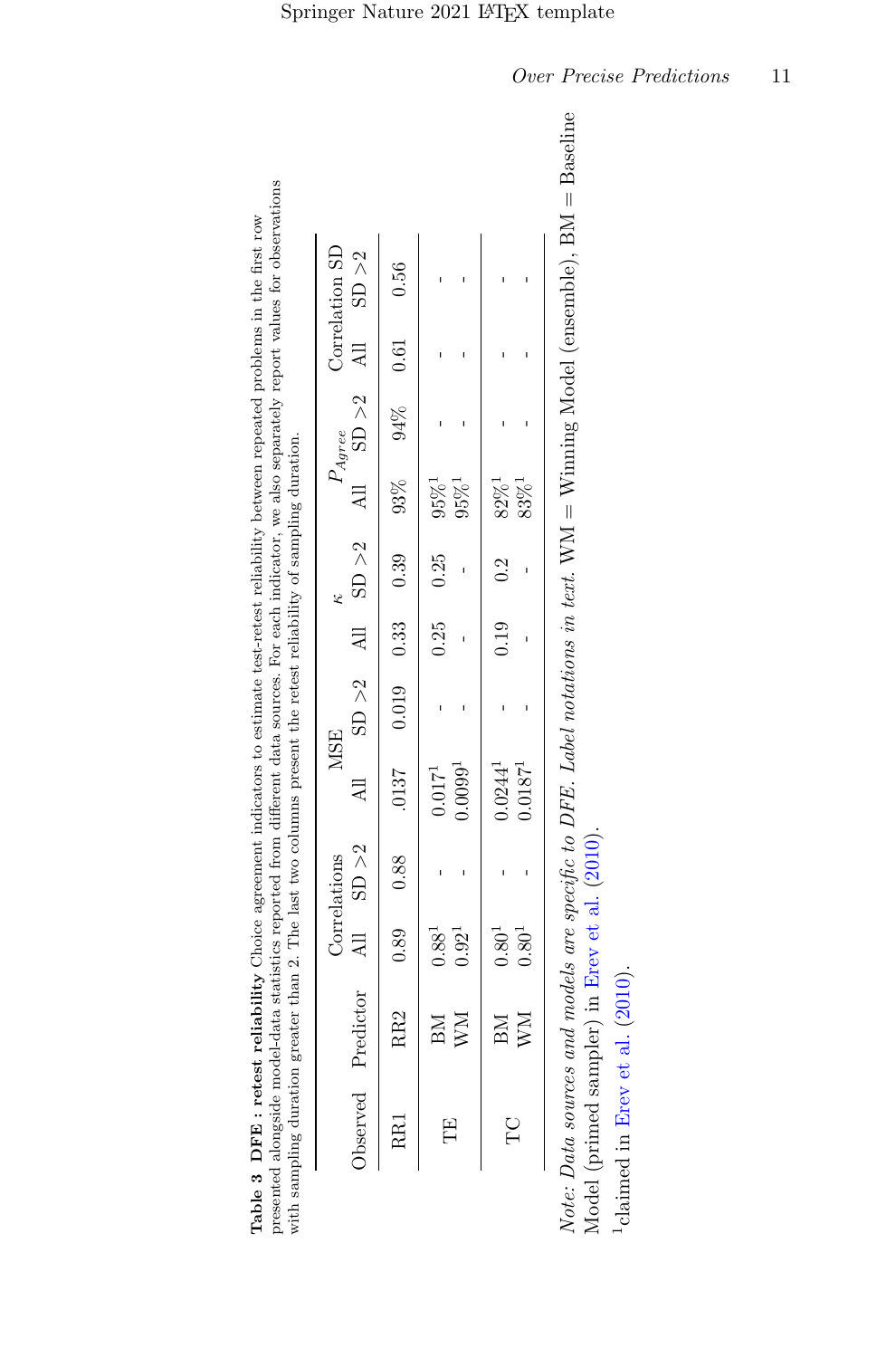Table 4 DFE : generalizability analysis Choice agreement indicators with best fit predictions from baseline model (TCPT2010) on RR subsets presented alongside similar indicators where the best fit parameters from training dataset are used to predict on test dataset.

| Train        | Test   | Model | Best fit parameter | Correlations | MSE    | $\kappa$ | $P_{Agree}$ |
|--------------|--------|-------|--------------------|--------------|--------|----------|-------------|
| $RR-F$       | $RR-F$ | ВM    | 3                  | 0.89         | 0.0234 | 0.284    | 88%         |
| TE           | $RR-F$ | ΒМ    | 4                  | 0.82         | 0.0266 | 0.253    | 89%         |
| $_{\rm RR1}$ | RR2    | ΒМ    | 3                  | 0.86         | 0.0254 | 0.272    | 92%         |
| RR2          | RR1    | ΒМ    | 3                  | 0.84         | 0.0297 | 0.237    | 87%         |

Note : Data sources and models are specific to DFE. Label notations in text.  $BM = Baseline$ Model (simple primed sampler) in [Erev et al.](#page-23-1) [\(2010\)](#page-23-1).

showing correlation drops of about 5% and MSE increases of about 2% from values seen when we fit the model to both sessions' data. This large difference in generalization ability across the two paradigms is particularly noteworthy. Whereas decisions by description have been used prolifically by experimentalists for their simplicity, psychologists have consistently championed the use of decisions-by-experience as being more consistent with humans' natural information ecosystem (Hertwig  $&$  Erev, [2009\)](#page-24-5), and thus more likely to yield valid psychological explanations for choice behavior.

Finally, as noted above, the DFE paradigm actually involves two decisions per problem presentation - an overt risk preference, and a latent information search stopping decision governing when to stop sampling and make a final choice. As shown in last column of Table [3,](#page-10-0) human-human correlations for sampling duration in repeated problems for all observations is 0.61, dropping to 0.56 when only observations with sampling duration greater than two are considered. These values indicate reasonable benchmarks for the predictability of sampling duration in decisions from experience.

Interestingly, this value is approached by a recent trial-by-trial sampling duration model that incorporates the influence of expected value difference, order-dependent variability in observation sequences, and the expectation of seeing all three outcomes at least once before committing to a decision in predicting sampling duration in such decisions from experience [\(Srivastava et](#page-25-2) [al.,](#page-25-2) [2016\)](#page-25-2).

### <span id="page-11-0"></span>3.2 Interpretation of Results

We measured the test-retest consistency of response choices in certainty equivalence experiments by correlating the decision-related behavior for the same problem by the same participant, separated by over a week in two standard risky choice paradigms.

By doing so, we fulfilled two inter-related goals. One, we obtained a direct characterization of the degree of natural variability in human observers'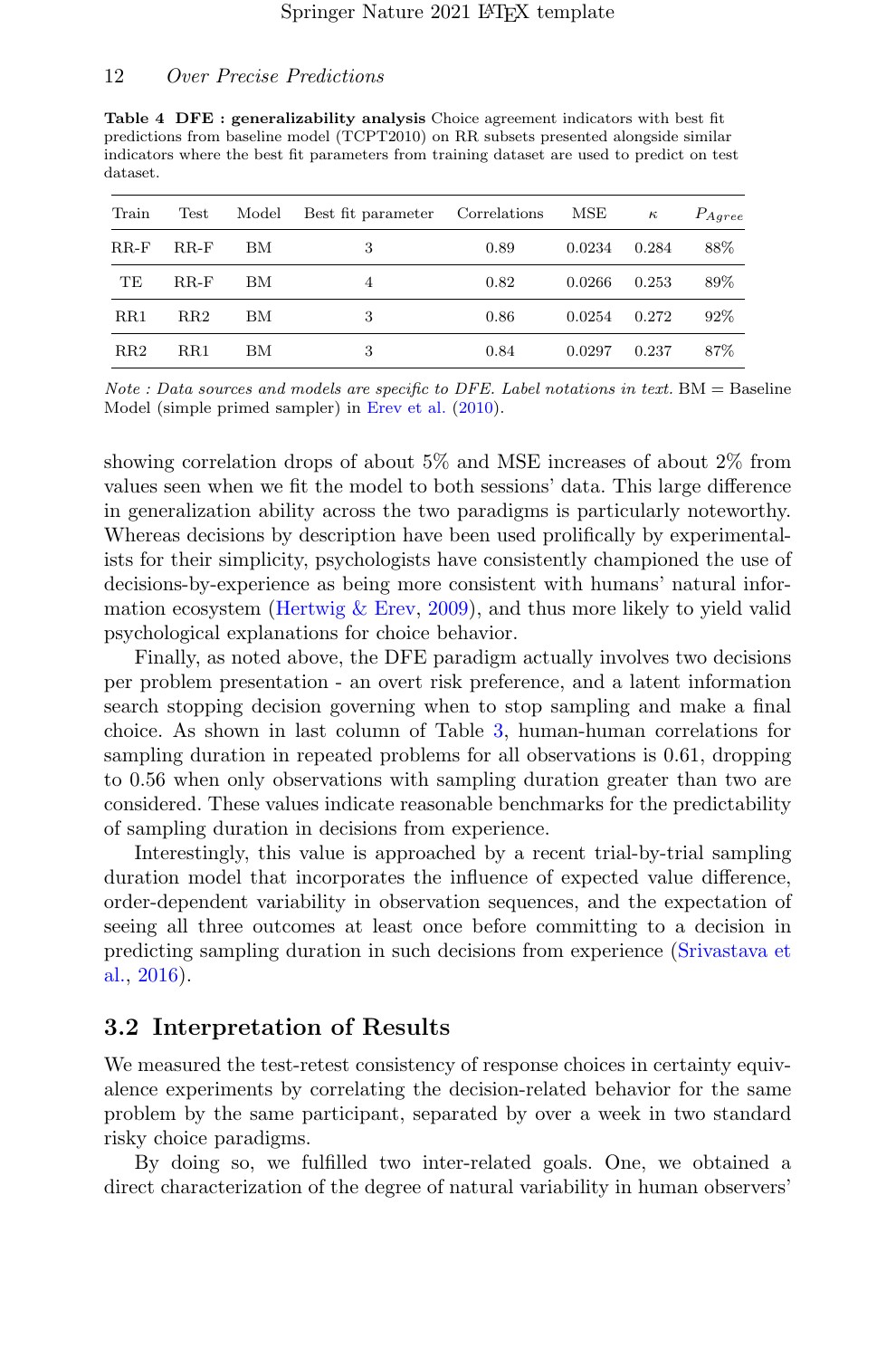revealed preferences in certainty equivalence experiments as currently conducted, previously hinted at theoretically as in [Bhatia and Loomes](#page-22-3) [\(2017\)](#page-22-3), or estimated indirectly as in [Fudenberg et al.](#page-23-2) [\(2019\)](#page-23-2). Two, we identify an interesting benchmark for how precisely cognitively realistic models of humans' risky choices could be expected to match empirical choice data.

For decisions from description, we found that participants' own future choices predicted at most about 70% of the variability in their previous choices on the same choice problems, and suggest this as a reasonable benchmark for prediction performance for realistic choice models of one-shot decisions from description. While model-data correlations greater than this value may be technically possible, as is evident from the results of multiple prediction tour-naments [\(Erev et al.,](#page-22-0) [2017,](#page-22-0) [2010\)](#page-23-1) and other recent studies [He et al.](#page-24-0) [\(2021\)](#page-24-0); [Peterson et al.](#page-25-0) [\(2021\)](#page-25-0), our results show that such out-performance cannot be treated as evidence of model superiority, since the model is likely to show worse fits if tested on data from the same participants collected on a different occasion, assuming the participants were just as inconsistent in their choices across sessions as participants in our experiment.

We presented empirical evidence for such worse fits across sessions in our results above. It is also possible to present a theoretical argument that such drops in correlations must necessarily occur for sufficiently high values of model-data correlations seen in any one session. In particular, assuming  $X$ is response data obtained during the first session of our experiment, Y is response data obtained during the second session of our experiment, and Z are a model's predictions for the second session's data, a well-known statistical identity shows that,

$$
\rho_{XY}^2 + \rho_{YZ}^2 + \rho_{ZX}^2 \le 2\rho_{XY}\rho_{YZ}\rho_{ZX} + 1,
$$

which, when viewed as a quadratic inequality in  $\rho_{ZX}$ , implies an upper bound on  $\rho_{ZX}$  as

$$
\rho_{ZX} \leq \rho_{XY}\rho_{YZ} + \sqrt{(1-\rho_{XY}^2)(1-\rho_{YZ}^2)}.
$$

For example, as illustrated in Figure [2,](#page-13-0) the correlation between the model's predictions and the first session's data cannot be greater than this upper bound. For  $\rho_{XY} = 0.85$  (as measured in our experiment) and an over-precise  $\rho_{YZ} = 0.98$ , the greatest possible  $\rho_{ZX} = 0.94$ . In general, as we can see from Figure [2,](#page-13-0) given the estimate of  $\rho_{XY}$  obtained in our experiment, modeldata correlations above 0.95 become unreliable as goodness-of-fit indicators, as seeing such a large correlation for one session's data renders it statistically impossible to see equally high correlations for a different session's data. Thus, model-data correlations larger than this value cannot be reliably used for model selection. Note that this theoretical limit would apply irrespective of normality or i.i.d sampling assumptions on the random variables  $X, Y, Z$ .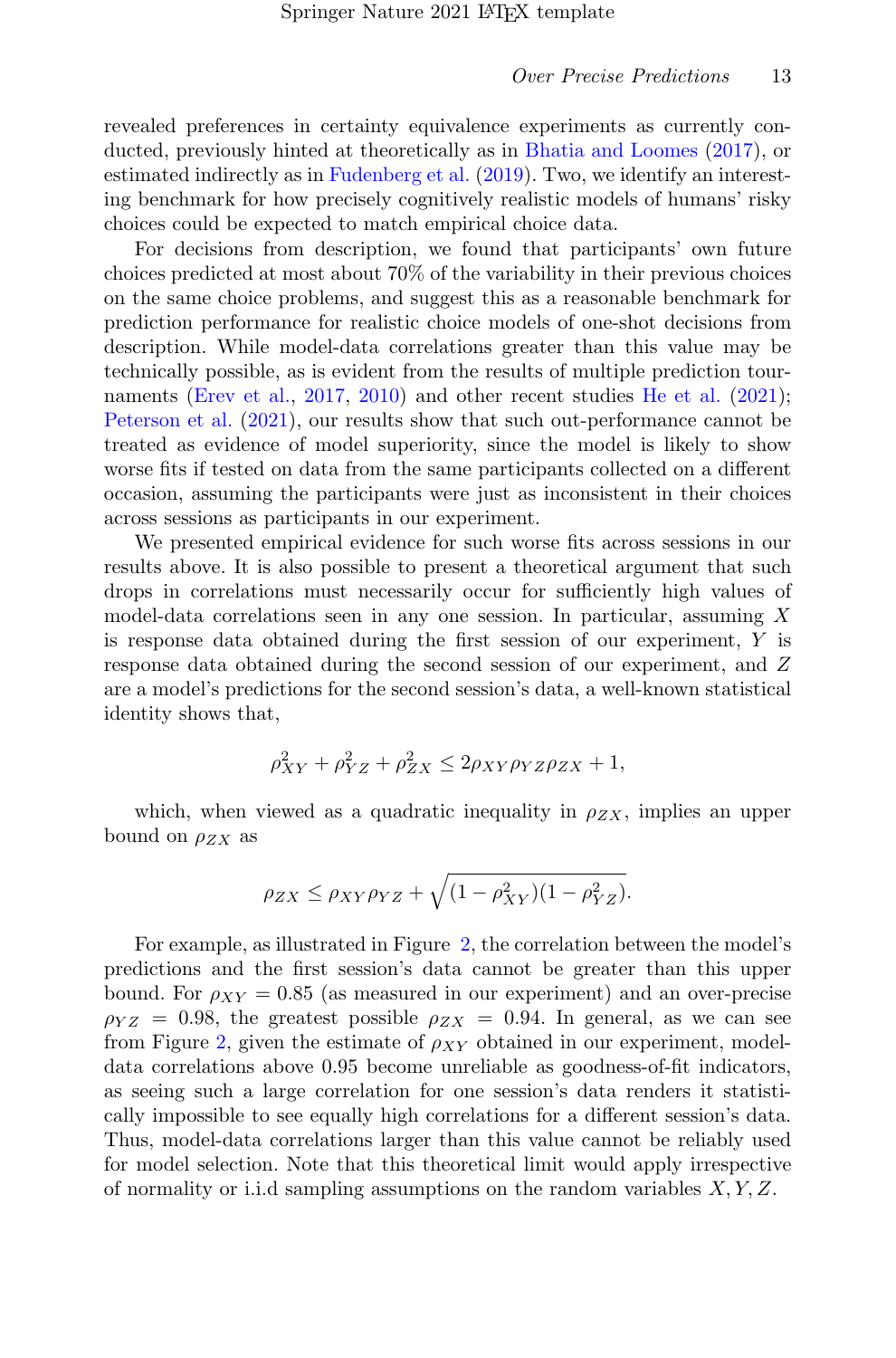

<span id="page-13-0"></span>Fig. 2 Upper bound on other session's correlation with model. Given less than perfect correlation between responses measured across two different sessions, this plot shows the theoretical upper limit of model-data correlation possible for the second session's data (y-axis) for a model that shows different levels of correlation with one session's responses (x-axis). Different line plots show how this relationship changes as a function of the datadata correlation itself.

Another perspective from which we can view this limit is to appreciate that a good model should yield good MSE estimates across multiple elicitations of the R-rate across all problems. If the R-rate for the same problem is 0.2 when I ask participants about it on Monday, and 0.8 if I ask them about it on Friday, then the best model would predict an R-rate of 0.5, thereby incurring a minimum irreducible MSE of 0.09 for that problem in both datasets.

For average R-rate across data elicitations to differ by an MSE of 0.012 as in our dataset, under normality assumptions on the nature of the shift, the average absolute shift size per problem would be approximately 0.11. An omniscient predictive model would perfectly identify the direction of this shift per problem, and minimize the cumulative MSE across the shifts by placing its prediction halfway between them (mean predictive shift  $= 0.055$ ). If this predictive model had an MSE of approximately 0.02 originally, as is the case for state-of-the-art theory-guided neural models [\(Peterson et al.,](#page-25-0) [2021\)](#page-25-0), and hence an average absolute deviation of about 0.14 from the real value, adding equi-probable shifts of size 0.055 in either direction will increase the MSE to approximately 0.023. Thus, our MSE estimate of test-retest variability suggests that for models in the 0.02 MSE range, MSE differences of up to 15% (and perhaps even larger) are unreliable differentiators of predictive ability.

From either perspective, we note that our results place constraints on the ability to interpret goodness-of-fit statistics, whether mediated by considerations of parameter complexity or not, as evidence for model superiority. At sufficiently high levels of correspondence between choice models and choice data, model predictions become too precise to be trustworthy as indicators of a model capturing something specific about the phenomenon being modeled rather than the dataset being fitted. Thus, extremely high goodness-of-fit values in decisions-by-description may be fundamentally illusory - they are derived correctly in a purely technical sense, but better reflect a model's ability to fit choice data than it's ability to actually predict choices.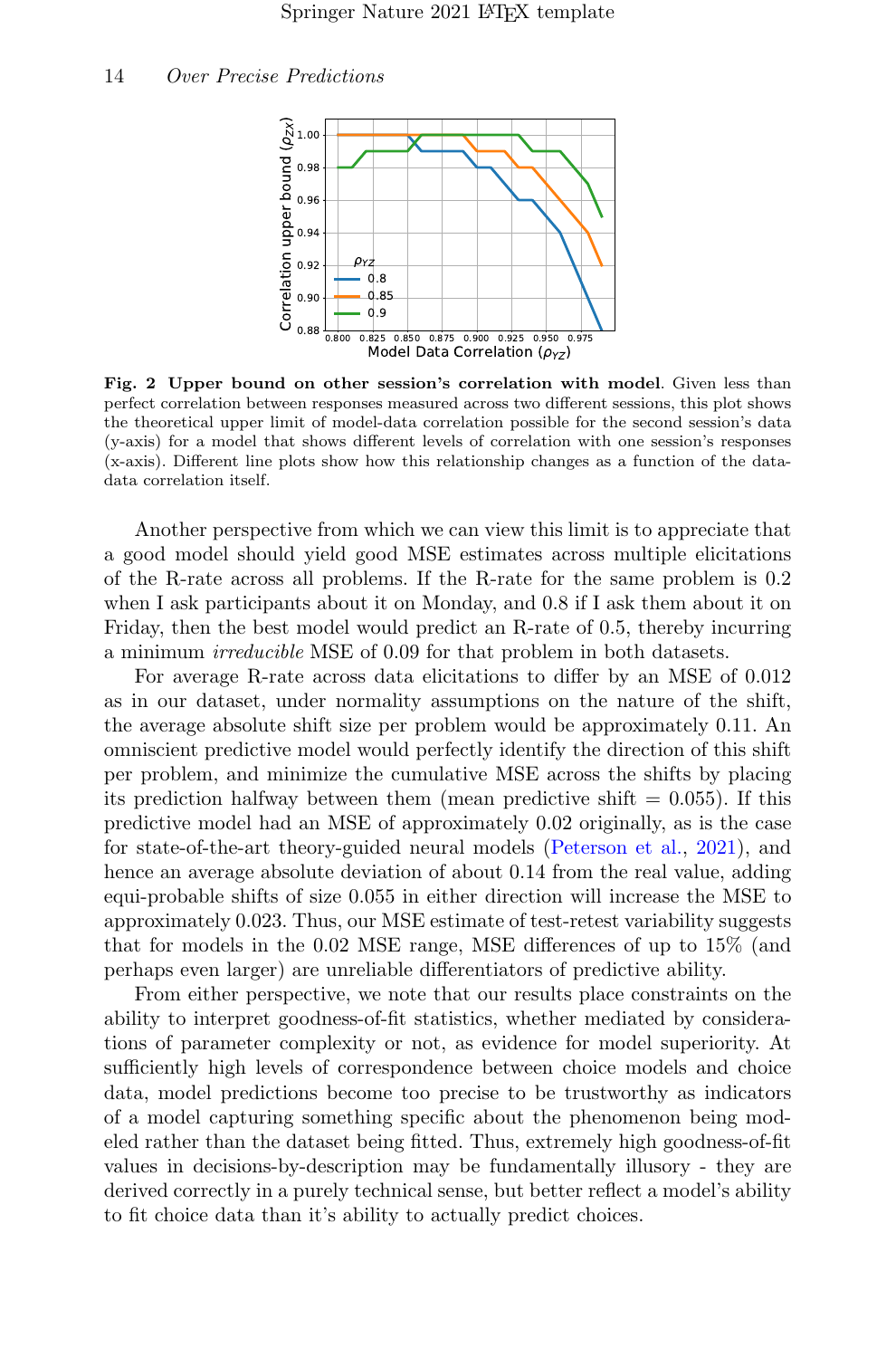Our results for decisions-from-experience stand out in clear contrast to the paradoxical results seen in our DFD analysis. Not only do the best models for DFE not report goodness-of-fit statistics significantly better than our testretest benchmarks, they also generalize well from one session to another. The superior robustness of DFE models in our analysis is doubly reassuring. On the one hand, it supports the case that these models are indeed explaining real aspects of the choice process in DFE paradigms. On the other, it also suggests that our experiment design and analytic tools are not fundamentally biased against the possibility of finding consistency in choice models.

## 4 Historical model performance analysis

Our test-retest analysis revealed a close correspondence between the datadata correlation seen in our experiments and model-data correlations shown by fairly simple models of risky choice for both decisions from description and experience. In conjunction with recent indications that CPT is close to optimal in explaining certainty equivalence judgments [\(Fudenberg et al.,](#page-23-2) [2019\)](#page-23-2), these observations suggest that these test-retest consistency measures are reasonable benchmark values for choice models to target.

On this account, simple baseline models in prediction tournaments are already close to optimal in explaining choice in experimental risky choice paradigms; more complex models possibly improve empirically upon these baselines by having been over-fit to specific datasets. We decided to explore this possibility by means of a historical model comparison. We followed the methodology presented recently in [He et al.](#page-24-0) [\(2021\)](#page-24-0), selecting 16 models of risky choice in chronological order from the literature for their prominence in the field and seeing how well they predict our data.

## 4.1 Methods

We implemented a total of 16 prominent risky models of choice for decisions from description paradigm. The names and reference paper for each model is given in Table  $A1$ . We followed the model implementation provided by [He et](#page-24-0) [al.](#page-24-0) [\(2021\)](#page-24-0) and performed model optimisation to recover the parameter fits.

Deterministic predictions from models were passed through a stochastic logistic function to emit the choice probability per problem. We define choice probability as the probability that second option of the two given is chosen. For all the results reported below, we trained the model parameters on the Technion Prediction Tournament Estimation (TE) dataset, and calculated performance metrics using our dataset RR-F as a held-out test set.

We used max likelihood estimation to fit all parameters. For each model optimization, the optimisation routine was run 10 times using different starting point parameters and we picked the one with the minimum negative log likelihood function value, where log likelihood is defined by  $\left[\sum_{i=1}^{N} \sum_{j=1}^{N} y_i \log(y_i) + \right]$  $(1 - y_i)log(1 - \hat{y}_i)$ , where  $y_i$  is the observed choice,  $\hat{y}_i$  is the predicted choice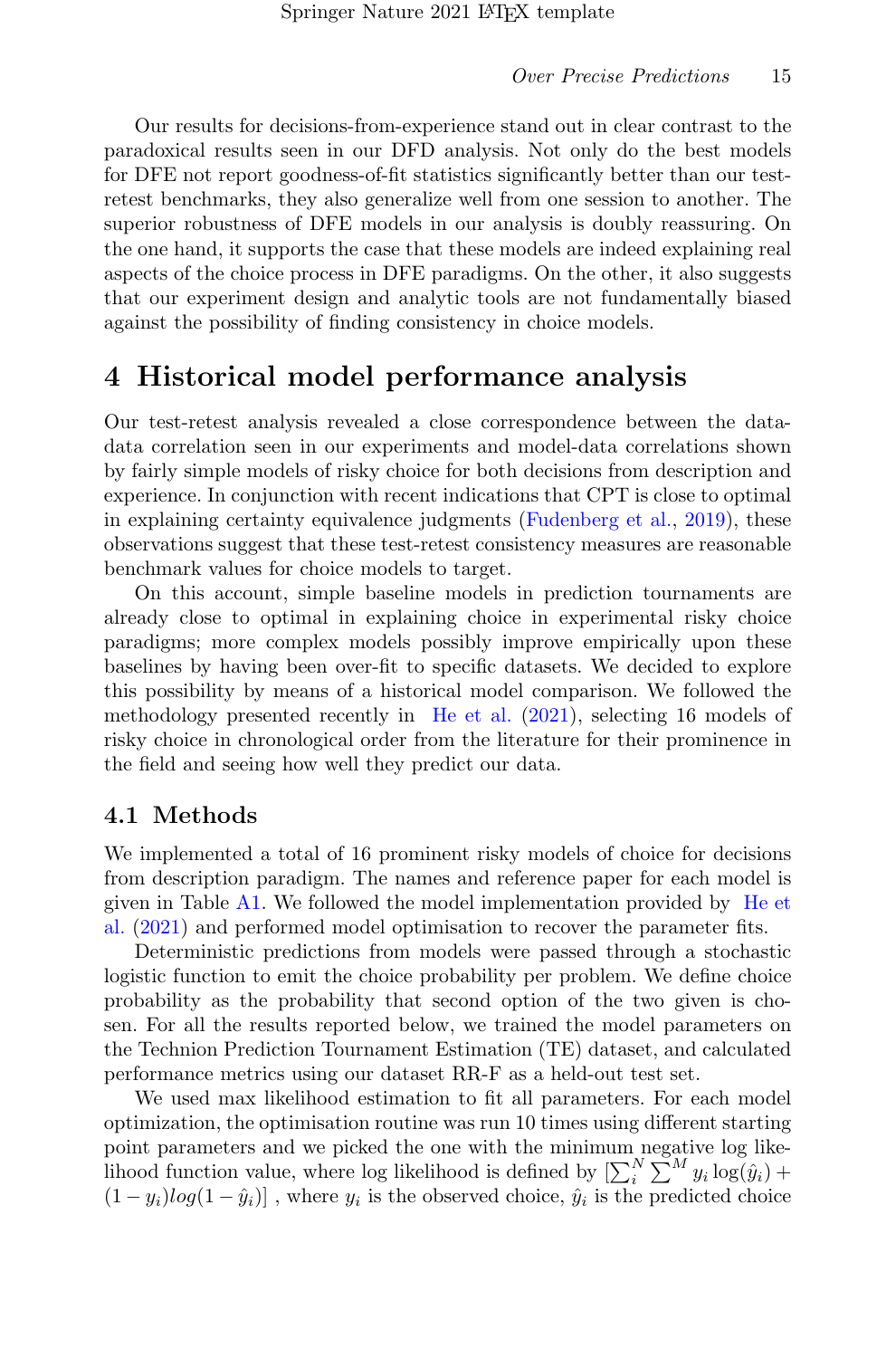(0 if first option was chosen, 1 otherwise) for  $i_{th}$  problem of N problems and M is the number of subjects.

Finally, we used the predictions for each model to calculate the four response variables described in the first section, three cohort level statistics namely MSE, correlation and  $P_{Aqree}$ ; and one individual binary choice statistic  $\kappa$ . If baseline models are already near-optimal in predicting risky choice behavior, we expect to see model performance asymptote close to the empirical test-retest benchmark value fairly early in the historical sequence.

### 4.2 Results

Each plot in Figure [3](#page-16-0) shows the historical trend of the four response variables. For every response variable, the test-retest benchmark is calculated using our dataset RR where the observed choice comes from the first elicitation of the problem (RR1) while the predicted choice comes from the second elicitation of the same problem (RR2). The models are laid out in chronological order from left to right in Figure [3,](#page-16-0) starting with a random heuristic corresponding to a flip of a coin, representing the worst possible performance.

Broadly speaking, Figure [3](#page-16-0) bears out our expectation: we see performance closely approaching the test-retest benchmark (TRB) levels on all three aggregate measures for even the simplest baseline model of risky choice - expected value maximization, with subsequent models surprisingly unable to improve on this performance level. Thus, our historical analysis supports the view that simple models of risky choice already explain nearly all available interesting aggregate-level trends in participant behavior in decisions from description, and further supports the case for test-retest benchmark values across these performance measures as interesting targets for model-data correlation.

We note, however, that there appears to be considerable scope for improvement in predicting individual-level performance in risky choice tasks. As is evident from Figure [3,](#page-16-0)  $\kappa$  is considerably below the test-retest benchmark value for nearly all models, with more recent models showing better agreement with human judgments than EV and EU models, which are close to random in predicting individual-level behavior. Thus, while classic expected utility models are adequate to explain aggregate economic behavior in risky choice, more complex choice models like prospect theory are considerably better in predicting individual choices (Glöckner & Pachur, [2012\)](#page-23-3).

### 4.3 Discussion

We see that historically ancient EV and EU models of risky choice are able to make large improvements in all consistency measures on our dataset over a random predictor. More interestingly, this excellent performance for these models leaves minimal room for genuine improvement in predictability, such that all models' predictions show approximately the same fit with our data as these classic models. We also note with interest that, in our evaluation,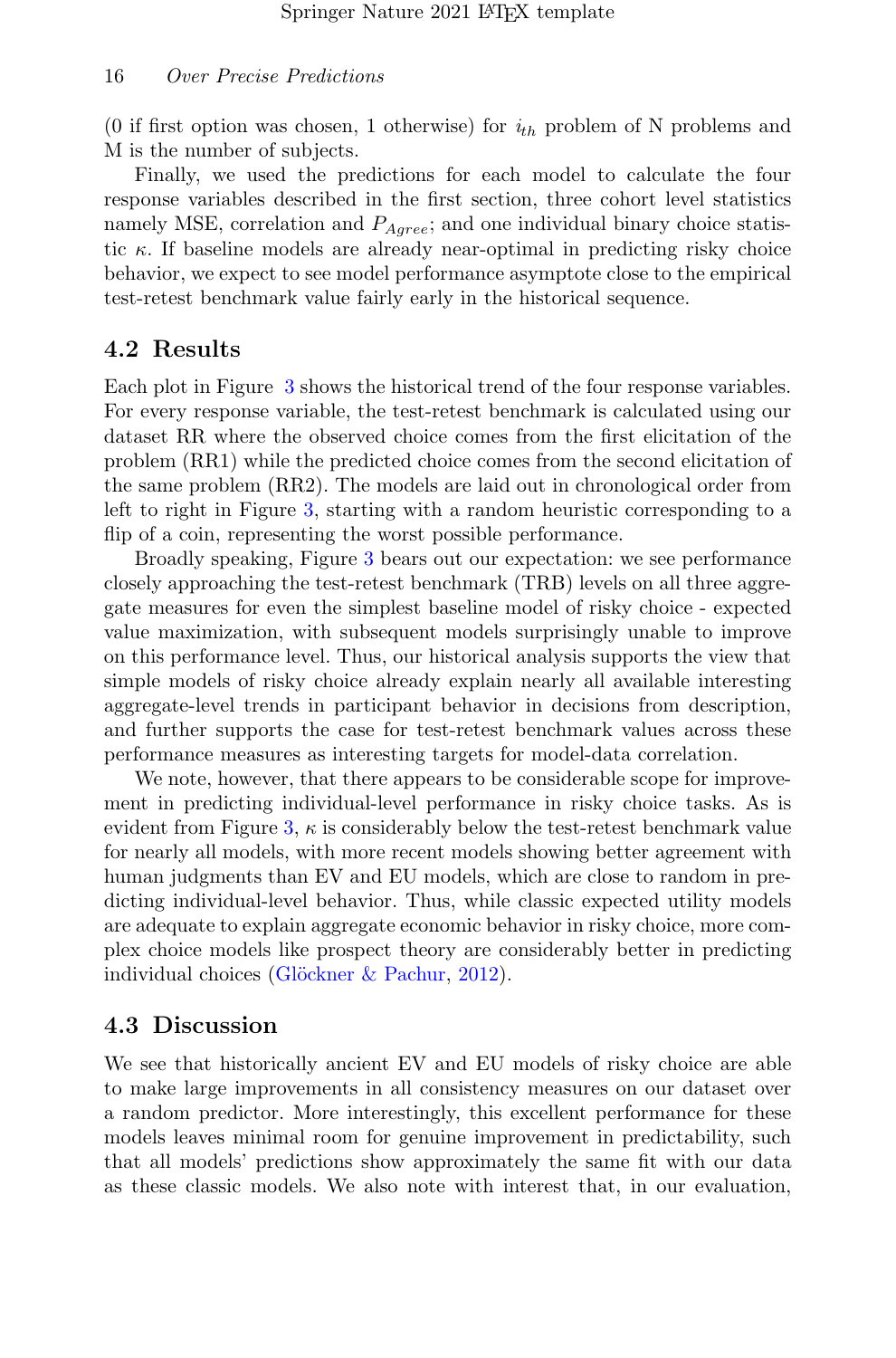

<span id="page-16-0"></span>Fig. 3 Historical Analysis for DFD-RR dataset. In a given plot, every dot corresponds to the respective evaluation statistic [MSE,  $P_{Aqree}$ , Kappa and Correlation] per model arranged in chronological order. Parameters corresponds to the best fit found for TE dataset. Horizontal red line is the test-retest benchmark value for each statistic.

the best fit models closely approached the test-retest benchmark values for all aggregate response variables, without (significantly) exceeding them.

These observations lead us to speculate that test-retest consistency measures may offer an interesting threshold for model-data correspondence, such that goodness-of-fit values up to this threshold may reliably indicate superior ability to explain behavior, but values beyond it may simply be artifacts of model complexity leading to over-fitting to dataset-specific properties.

As we document in Figure [4,](#page-17-0) MSE values lower than our benchmark value have been reported recently in the literature [\(He et al.,](#page-24-0) [2021;](#page-24-0) [Peterson et al.,](#page-25-0) [2021;](#page-25-0) [Plonsky et al.,](#page-25-1) [2019\)](#page-25-1). There are two possible explanations for such results, not necessarily mutually exclusive. One, the value we have calculated is a point estimate that does not express any information about its variability across datasets. It is possible that it may vary slightly across datasets, depending on the distribution of R-rates across problems within them, which in turn may depend on problem selection, population characteristics, and experiment protocol variations.

Two, it is also possible that complex models are able to *represent* subtle variations within specific datasets they are trained on, and even empirically generalize in a limited sense to other data points in the same dataset across cross-validation splits due to test set reuse, but are unable to generalize to truly unseen datasets, a phenomenon called adaptive overfitting [\(Roelofs et](#page-25-3) [al.,](#page-25-3) [2019\)](#page-25-3). In fact, as recent work in statistical learning demonstrates, it is possible for sufficiently complex models to empirically generalize even systematic functional mappings from noise to random labels [\(Zhang, Bengio, Hardt,](#page-26-2) [Recht, & Vinyals,](#page-26-2) [2021\)](#page-26-2). Thus, it is becoming evident in the statistical learning literature that sufficiently complex models can fit labels to datasets with very high levels of precision, but are unable to generalize to repeat elicitations of the same data itself [Recht, Roelofs, Schmidt, and Shankar](#page-25-4) [\(2019\)](#page-25-4).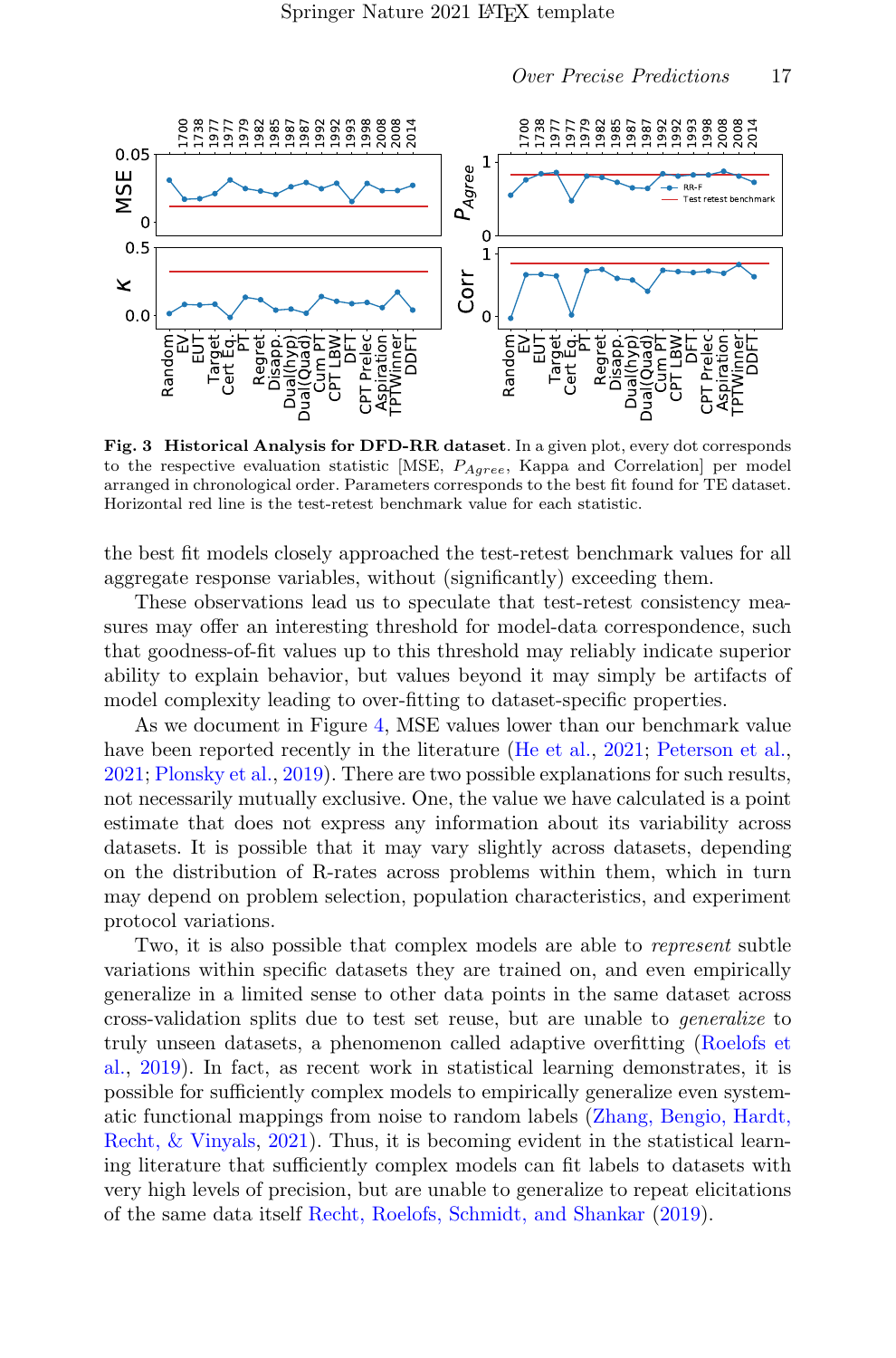



<span id="page-17-0"></span>Fig. 4 Reported prediction trend in recent complex models of risky choice on different datasets compared with prediction estimates on DFD-RR (Fresh) in the backdrop of number of parameters required for fitting. Left ordinate  $=$  test retest benchmark - MSE, right ordinate = number of parameters corresponding to each model.

In this regard, it is interesting to note that whereas complex parametric models, extremely liable to overfitting to the test set under leaderboard conditions [\(Dwork et al.,](#page-22-6) [2015\)](#page-22-6), report MSE values much lower than the test-retest MSE benchmark value [\(He et al.,](#page-24-0) [2021;](#page-24-0) [Plonsky et al.,](#page-25-1) [2019\)](#page-25-1), a recent neural network model trained on a very large dataset, and potentially protected from overfitting by the use of dropout [\(Srivastava, Hinton, Krizhevsky, Sutskever,](#page-25-5) [& Salakhutdinov,](#page-25-5) [2014\)](#page-25-5), reports MSE values almost exactly coinciding with our benchmark value [\(Peterson et al.,](#page-25-0) [2021\)](#page-25-0).

In summary, the results of our historical analysis suggest that progress in modeling risky choices from description at an aggregate level has been somewhat illusory for the past several decades, that some improvements in capturing individual level variations in choice behavior have occurred, and that there still remains considerable scope for improvement in predicting individual level risky choices. These conclusions are broadly in concordance with earlier studies that have sought to measure the reliability of choice models (Glöckner [& Pachur,](#page-23-3) [2012\)](#page-23-3).

## 5 General Discussion

Given that human choices are irreducibly noisy, how well could we reasonably expect choice models to track human choices? In this paper, we tried to answer this question by measuring test-retest consistency in responses to the same risky choice problems asked one week apart to participants. If humans, looking at the same problem again, are unable to select the same response as they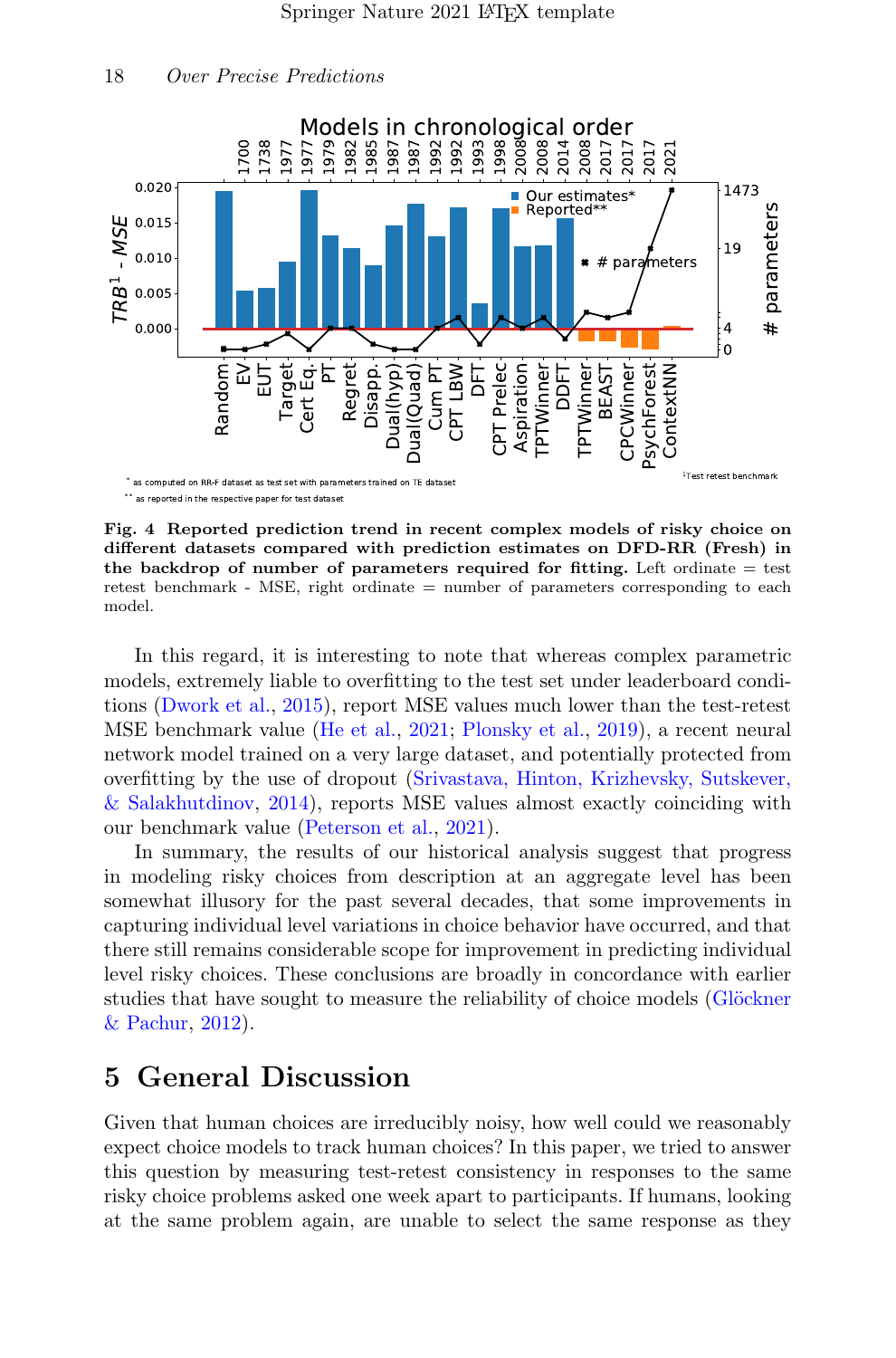selected previously, how could we expect models looking at the same problem to do so?

We found that, whereas models can be fitted to yield very high goodnessof-fit statistics, testing them on data collected from the same participants and for the same problems on a different day yields goodness-of-fit values that closely match test-retest consistency values. Thus, test-retest consistency measures appear to offer reasonable performance benchmarks for the predictability of risky choice behavior. Our results suggest that goodness-of-fit statistics significantly higher than these benchmarks have a high probability of regressing towards them if the same experiment is replicated on a different day. In fact, we demonstrate with a theoretical argument that, for sufficiently high modeldata correlations, given our test-retest consistency values, it is guaranteed that a second session's data will show lower correlations with the model.

As in the analysis used by [Fudenberg et al.](#page-23-2) [\(2019\)](#page-23-2), it is important to note that these benchmarks apply only to models that use only problem-specific information to emit choices. In principle, both participants and models may use information from alternative sources, e.g. the order in which problems are seen, extremely high or low payoffs incurred during one session etc. that may not be replicated in retest sessions. Thus, it is possible for choice models that take such influences into account to fit data from both sessions better by taking these additional sources of information into account. Such models may be differentiated using goodness-of-fit statistics beyond the test-retest benchmarks we have identified in this paper. Separate experiments fixing problem order etc. are needed to establish similar benchmarks for such models.

Nonetheless, our benchmarks still apply to a large number of choice models, including all the ones covered in our historical analysis, choice tournament winners [\(Erev et al.,](#page-22-0) [2017,](#page-22-0) [2010;](#page-23-1) [Plonsky et al.,](#page-25-1) [2019\)](#page-25-1), and several state-of-the-art proposals [\(He et al.,](#page-24-0) [2021;](#page-24-0) [Peterson et al.,](#page-25-0) [2021\)](#page-25-0). Since problem descriptions remain unchanged across elicitations in our design, and all these models use only problem descriptions to produce choice predictions, the test-retest benchmarks identified in our experiments clearly apply for them.

The unexpectedly high precision seen in several recent models of decisions from description [Erev et al.](#page-22-0) [\(2017,](#page-22-0) [2010\)](#page-23-1); [He et al.](#page-24-0) [\(2021\)](#page-24-0); [Peterson et al.](#page-25-0) [\(2021\)](#page-25-0) appears to be most consistent with the possibility that they have been subtly over-fit to the test set, a problem endemic to prediction tournaments with leaderboards [\(Dwork et al.,](#page-22-6) [2015\)](#page-22-6). Such a conclusion would also resolve the mystery of over-performance beyond statistical expectation for risky decisions from description calculated in [Fudenberg et al.](#page-23-2) [\(2019\)](#page-23-2). Put together with the asymptotic trends seen in our historical model comparison, these results indicate that generalized expected utility maximization is a near-optimal model of decisions from description in certainty equivalence settings, and alternative models have very little scope for improvement in predicting aggregate choices before they begin to over-fit to training data.

Here, we don't mean over-fitting in the narrow technical sense of being able to generalize across train-test set splits from the same dataset. Rather,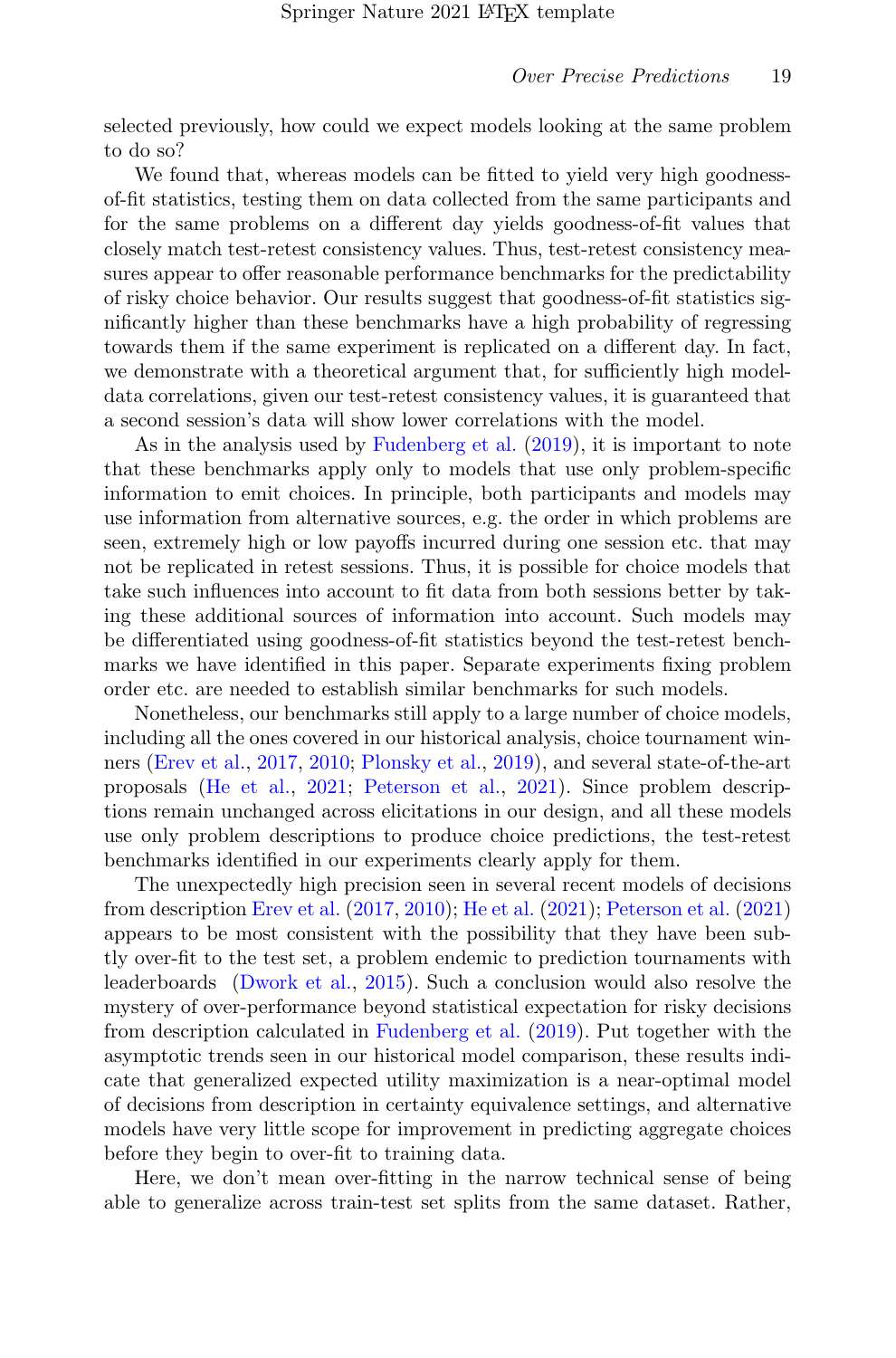we reference it in the more general sense of complex models being able to show good performance only in highly specific settings [\(Yarkoni,](#page-26-3) [2022\)](#page-26-3). In contrast, simple expected value models generally yield reasonable correspondence with data across a wide variety of elicitation conditions and datasets in risky choice paradigms. If complex models cannot yield competitive performance on unseen datasets without having to first train extensively on them, we show that it becomes difficult to trust any theoretical conclusions drawn from the model having been fit very well to one data set in particular for modelling risky choices, because the dataset contains a single sample of an inherently stochastic process.

For risky decisions from experience, we found that participants' own future choices again predicted at most about 70% of the variability in their previous choices on the same choice problems. Unlike in the case of decisions from description, we found substantial agreement in the amount of variance in responses captured by a primed sampler model presented in [Erev et al.](#page-23-1) [\(2010\)](#page-23-1) with our benchmark values, suggesting that the primed sampler model is already close to an optimal predictor for this task, as was also discovered empirically in the tournaments with winning models unable to improve significantly upon the baseline [\(Erev et al.,](#page-23-1) [2010\)](#page-23-1). We also found additional evidence supporting the use of an expected value difference criterion for deciding such decisions from experience, further supporting the plausibility of the primed sampler as a near optimal model of the DFE task.

The disjoint pattern of results seen across both decisions from description and from experience in our experiments is consistent with a fairly commonsensical explanation. We saw that choices across sessions were maximally consistent within individuals ( $\kappa > 0.7$ ) when the same person saw a sequence of samples that yield approximately the same expected value difference between lotteries on both occasions. When sequences with different expected value differences are included, the choice-level consistency for decisions from experience reduces considerably ( $\kappa = 0.33$ ), becoming nearly equivalent to that seen in decisions from description ( $\kappa = 0.32$ ). Thus, the sampling history for a DFE trial contains much information about the individual's upcoming choice.

Therefore, a crucial difference between DFE and DFD modelling is that DFE models have access to the sequence of samples drawn before each choice is made, data that are clearly relevant to an observer's choice. The presence of such rich data, prior to each binding choice being made, permits DFE models to be simpler and more mechanistic in design, since much of the explanation of the observer's choice lies within the data itself. On the other hand, DFD models have basically no more information than what generalized expected utility models can use, and therefore it becomes unrealistic to expect better fits to data without complexifying models. Thus, our conclusion that expected utility models are already explaining most of the explainable variance in decisions from description should not be unexpected. If the only prediction target for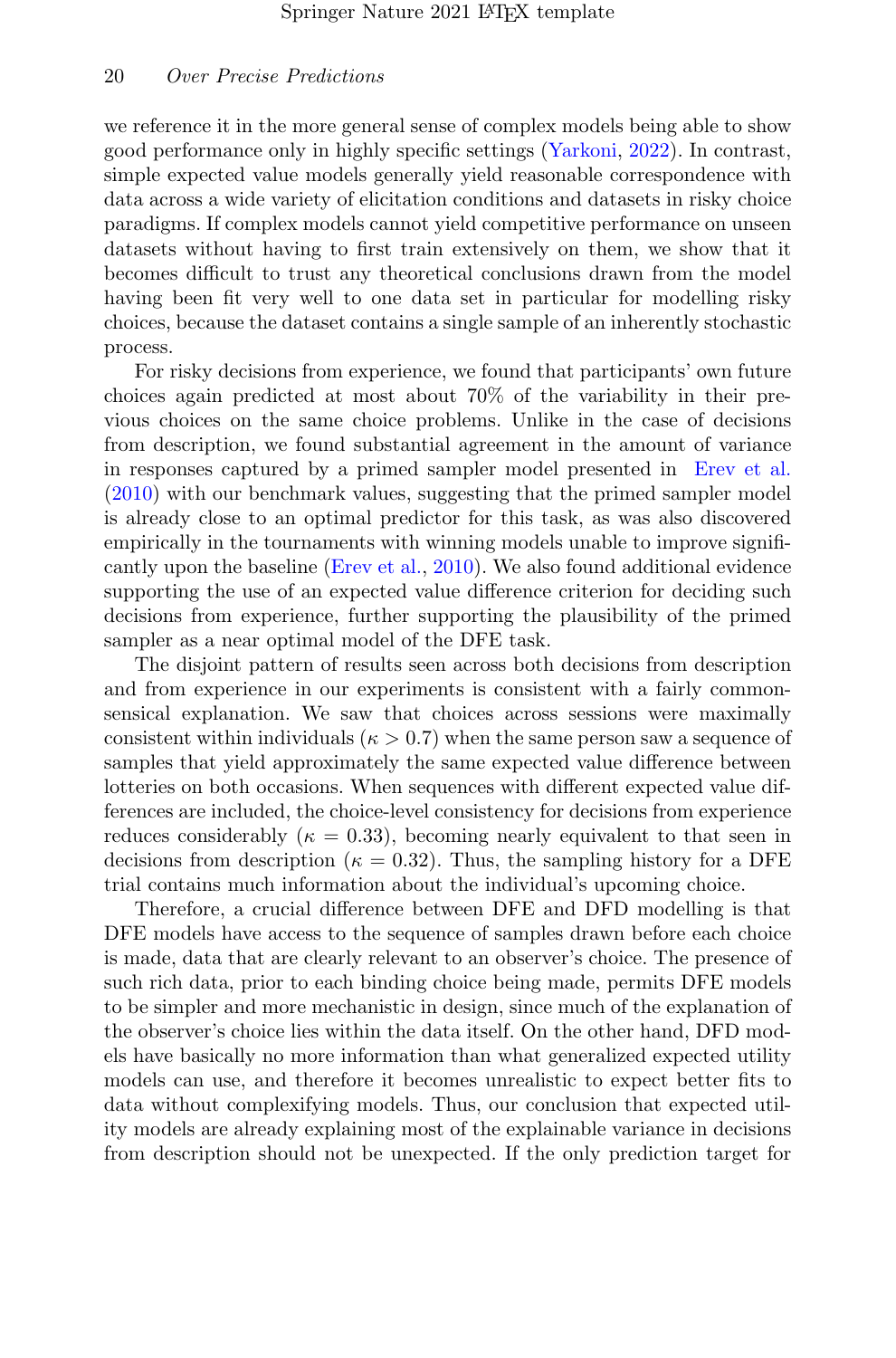data from such experiments remains aggregate choice proportions, overly complex models cannot genuinely improve upon simple models that are already using prospect information appropriately.

For modelling studies focusing exclusively on choice proportions in the decisions from description paradigm, our results suggest a shift towards evaluating choice models based on their ability to predict individual choices, or identify individual-level differences, as attempted in, e.g. Glöckner and Pachur [\(2012\)](#page-23-3) (see also [Chuang and Schechter](#page-22-7) [\(2015\)](#page-22-7) for a broader review of such efforts). More generally, our results favor modelling (Gonzalez  $\&$  Dutt, [2011\)](#page-23-4) and theoretical [\(Stewart, Chater, & Brown,](#page-26-4) [2006\)](#page-26-4) proposals that seek to bridge the gap between decisions from experience and decisions from description instead of trying to optimize for accuracy in any one paradigm. Such proposals commonly impute some degree of sampling of simulated lottery outcomes as the mechanistic link between the two types of decisions. Thus, response variables sensitive to such mechanistic claims should be treated as prediction targets in conjunction with raw choice data.

Recent studies measuring gaze data in conjunction with choices in decisions from description have uncovered interesting inconsistencies between classic models' predictions and the actual link between gaze and choice in decisions from description, showing for instance that gaze duration predicts choices, but valuations don't predict gaze durations (Glöckner, Fiedler, Hochman, Ayal,  $\&$ [Hilbig,](#page-23-5) [2012;](#page-23-5) [Stewart, Hermens, & Matthews,](#page-26-5) [2016\)](#page-26-5), stimulating several new theoretical proposals [\(Gluth, Kern, Kortmann, & Vitali,](#page-23-6) [2020;](#page-23-6) [Sepulveda et](#page-25-6) [al.,](#page-25-6) [2020;](#page-25-6) [Smith & Krajbich,](#page-25-7) [2019\)](#page-25-7). In line with these exciting developments, by showing that goodness-of-fit to choice proportions can no longer differentiate models beyond a certain threshold, this paper highlights the necessity of shifting towards studying decisions from description using a wider repertoire of response variables. Paralleling the imperative to unite explanations from both brain and behavior in the context of decision-making, our results suggest that good models of choice behavior must be differentiated based on consilience with mechanistically meaningful and observable decision correlates [\(Glimcher](#page-23-7) [& Rustichini,](#page-23-7) [2004\)](#page-23-7).

More broadly, increases in computing power and data collection capabilities are placing larger datasets and more complex models within the reach of behavior scientists [\(Peterson et al.,](#page-25-0) [2021\)](#page-25-0). It has even been suggested that, since psychological constructs are frequently difficult to test in designs that control for all possible confounds, the field may benefit from ignoring explanation in favor of seeking to maximize prediction using large amounts of data to implicitly control for the large number of confounds that bedevil small sample studies [\(Yarkoni & Westfall,](#page-26-6) [2017\)](#page-26-6). While this is an enticing prospect, for good science to happen prediction and explanation must advance in tandem [\(Kuhn,](#page-24-6) [1970\)](#page-24-6).

This article presents a case example emphasizing the need for caution before permitting prediction to overtake explanation in psychological science,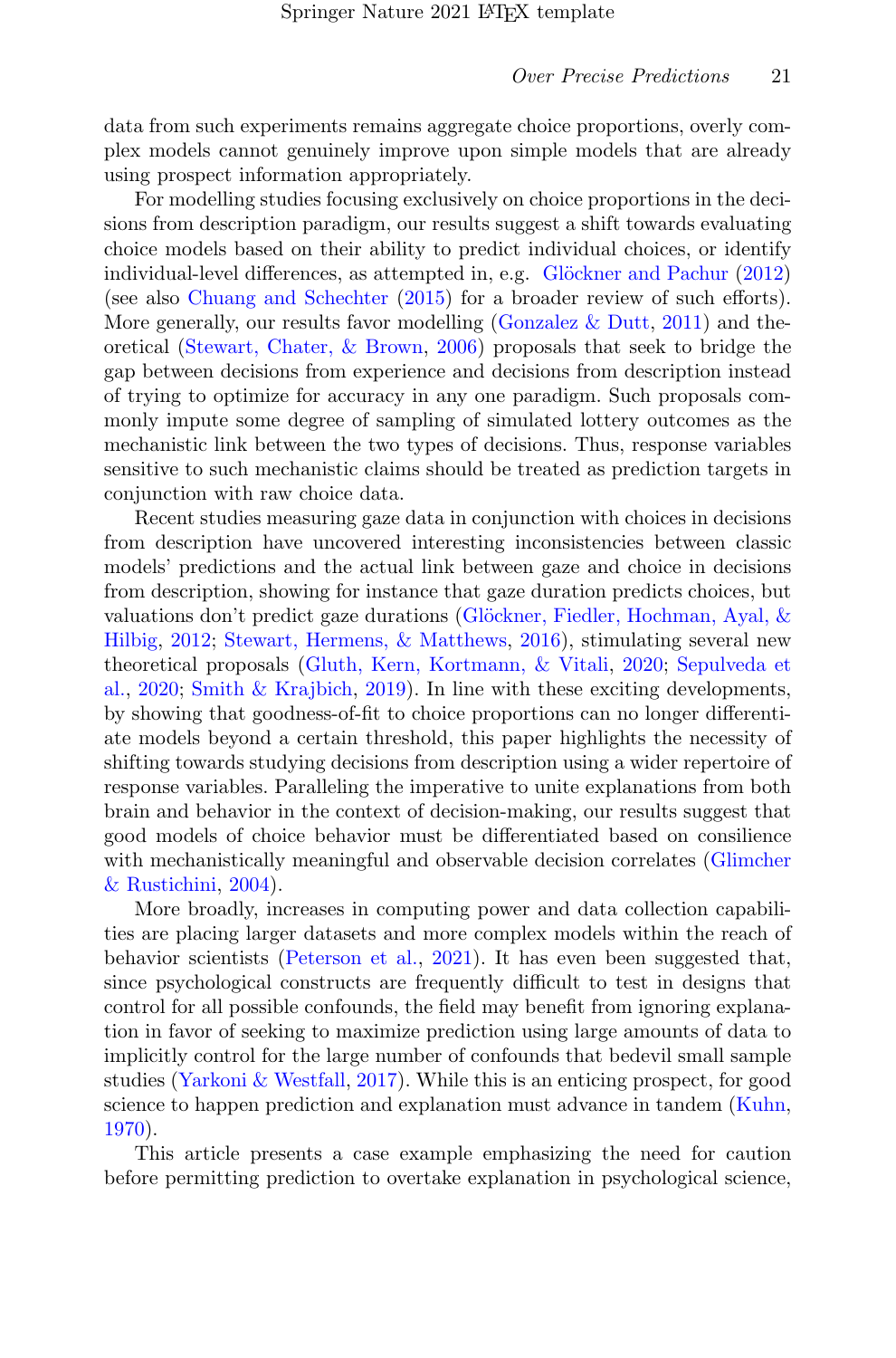for instance, by treating deep neural networks as scientific models of behavior [\(Cichy & Kaiser,](#page-22-8) [2019\)](#page-22-8). We show that predictions generated by complex models trained on large datasets may end up being too precise to be true if the stochasticity underlying prediction targets is not properly recognized. The classic practice of obtaining test-retest consistency measures for prediction targets, as demonstrated in this article, can help prevent such mishaps across a variety of behavioral tasks, reining in models from making over-precise predictions based on single samples of highly stochastic events.

Finally, we note that an appreciation of fundamental limits on the predictability of many forms of behavior is a necessary, but not sufficient condition, for engaging with the generalizability crisis confronting behavioral research, wherein researchers use quantitative measurements that are weakly related to the underlying qualitative phenomenon they are actually interested in understanding [\(Yarkoni,](#page-26-3) [2022\)](#page-26-3). As part of the commodification of science, researchers are frequently tempted to substitute precision of prediction or measurement in place of precision of understanding as markers of scholarly achievement [\(Stark & Saltelli,](#page-26-7) [2018\)](#page-26-7). Since behavioral constructs are intrinsically noisy, behavioral disciplines have had to bear the brunt of this generalizability crisis disguised as a replication crisis [\(Loken & Gelman,](#page-24-7) [2017;](#page-24-7) [Maxwell, Lau, & Howard,](#page-25-8) [2015\)](#page-25-8). Constructs that vary within individuals across multiple elicitations, therefore, must be subjected to special cautions in both measurement and interpretation. As we show in this paper, risky choice proportion in certainty equivalence experiments is one such construct, and therefore, should be treated accordingly.

## Declarations

- Funding, DST India DST/CSRI/2017/334
- Conflicts of interest: none
- Consent to publish: Not applicable
- Ethics approval: all data collection approved by IITK's IRB
- Consent to participate: informed consent was recorded as a form item online at the time of participation in our experiment.
- All code and data are available at https://osf.io/zjd38/

## References

<span id="page-21-0"></span>Bell, D.E. (1982). Regret in decision making under uncertainty. *Operations* Research,  $30(5)$ , 961-981.

<span id="page-21-1"></span>Bhatia, S. (2014). Sequential sampling and paradoxes of risky choice. Psychonomic Bulletin  $\mathcal B$  Review, 21(5), 1095-1111.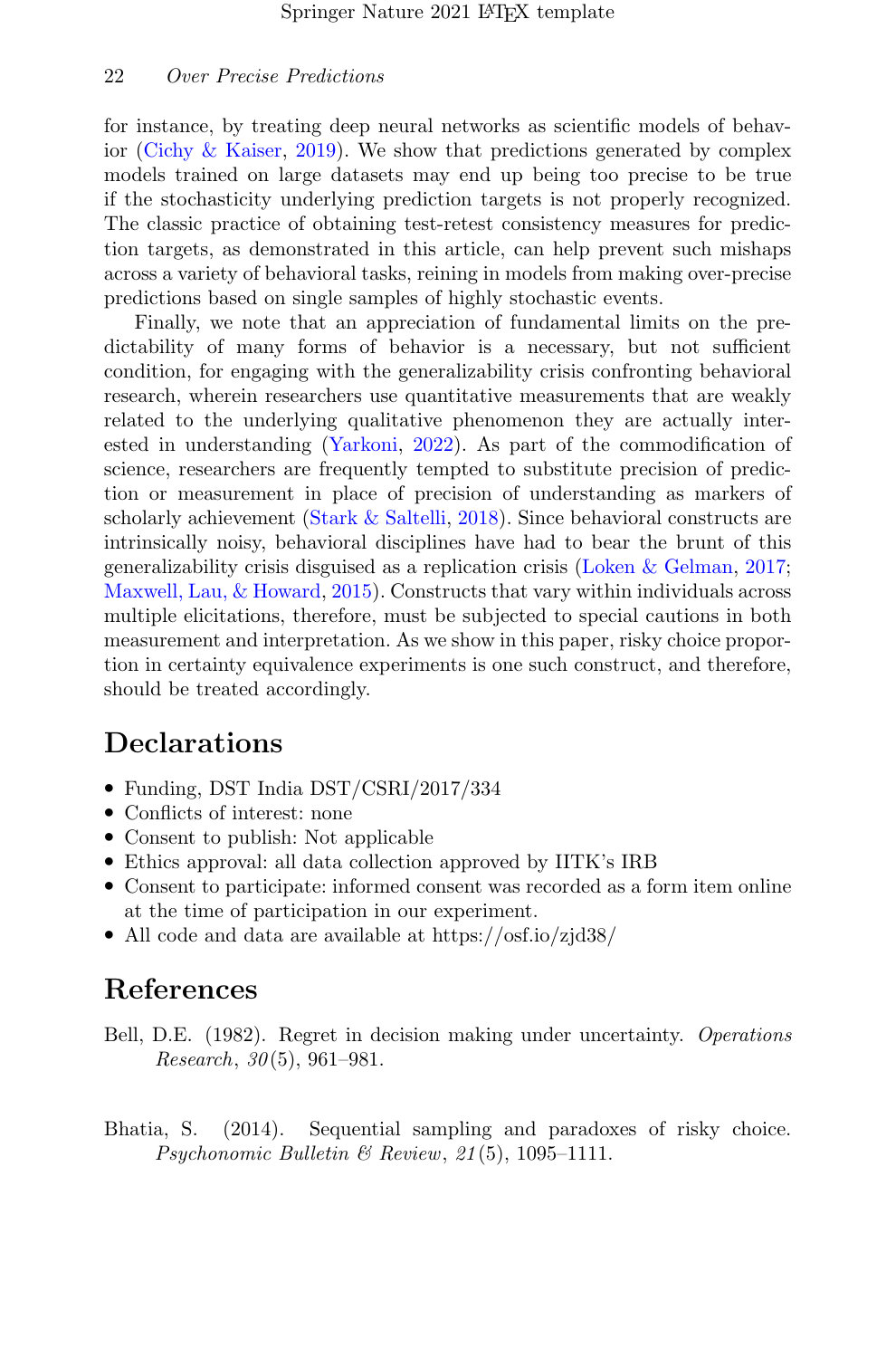- <span id="page-22-3"></span>Bhatia, S., & Loomes, G. (2017). Noisy preferences in risky choice: A cautionary note. Psychological Review, 124 (5), 678-687.
- <span id="page-22-1"></span>Bishop, C.M. (2006). *Pattern recognition and machine learning* (Vol. 4). Springer.
- <span id="page-22-2"></span>Bourgin, D.D., Peterson, J.C., Reichman, D., Russell, S.J., Griffiths, T.L. (2019). Cognitive model priors for predicting human decisions. International Conference on Machine Learning (pp. 5133–5141).
- <span id="page-22-5"></span>Brandstätter, E., Gigerenzer, G., Hertwig, R. (2006). The priority heuristic: Making choices without trade-offs. Psychological Review, 113(2), 409-432.
- <span id="page-22-4"></span>Bruhin, A., Fehr-Duda, H., Epper, T. (2010). Risk and rationality: Uncovering heterogeneity in probability distortion. *Econometrica*,  $78(4)$ , 1375–1412.
- <span id="page-22-9"></span>Busemeyer, J.R., & Townsend, J.T. (1993). Decision field theory: A dynamiccognitive approach to decision making in an uncertain environment. Psychological Review,  $100(3)$ , 432-459.
- <span id="page-22-7"></span>Chuang, Y., & Schechter, L. (2015). Stability of experimental and survey measures of risk, time, and social preferences: A review and some new results. Journal of Development Economics, 117 , 151–170.
- <span id="page-22-8"></span>Cichy, R.M., & Kaiser, D. (2019). Deep neural networks as scientific models. Trends in Cognitive Sciences, 23 (4), 305–317.
- <span id="page-22-10"></span>Diecidue, E., & Van De Ven, J. (2008). Aspiration level, probability of success and failure, and expected utility. International Economic Review,  $49(2)$ , 683–700.
- <span id="page-22-6"></span>Dwork, C., Feldman, V., Hardt, M., Pitassi, T., Reingold, O., Roth, A. (2015). Generalization in adaptive data analysis and holdout reuse. Advances in Neural Information Processing Systems (pp. 2350–2358).
- <span id="page-22-0"></span>Erev, I., Ert, E., Plonsky, O., Cohen, D., Cohen, O. (2017). From anomalies to forecasts: Toward a descriptive model of decisions under risk, under ambiguity, and from experience. Psychological Review, 124 (4), 369-409.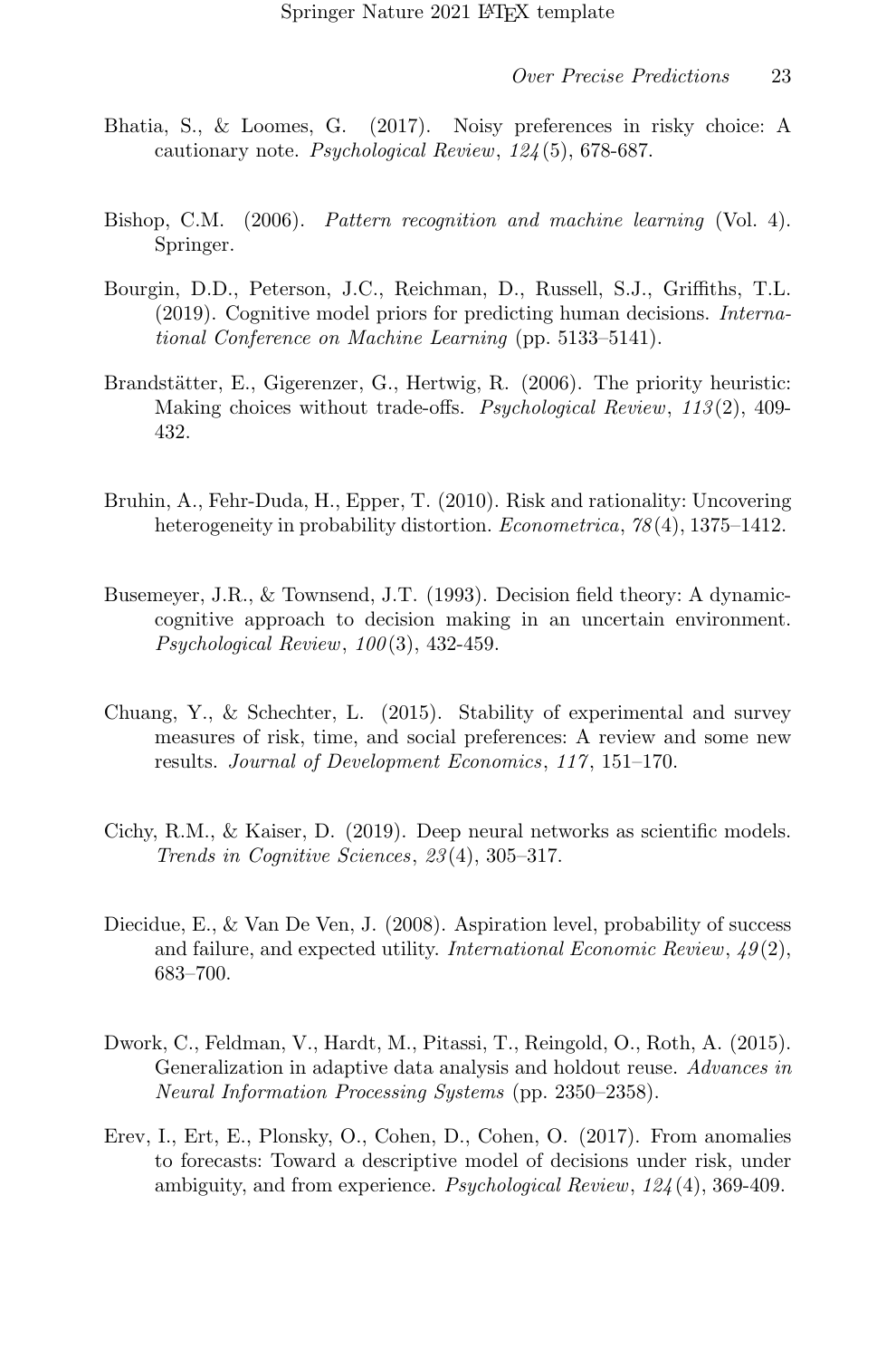- <span id="page-23-1"></span>Erev, I., Ert, E., Roth, A.E., Haruvy, E., Herzog, S.M., Hau, R., . . . Lebiere, C. (2010). A choice prediction competition: Choices from experience and from description. Journal of Behavioral Decision Making, 23(1), 15-47.
- <span id="page-23-0"></span>Farquhar, P.H. (1984). State of the art—utility assessment methods. Management Science, 30 (11), 1283–1300.
- <span id="page-23-8"></span>Fishburn, P.C. (1977). Mean-risk analysis with risk associated with belowtarget returns. The American Economic Review,  $67(2)$ , 116–126.
- <span id="page-23-2"></span>Fudenberg, D., Kleinberg, J., Liang, A., Mullainathan, S. (2019). Measuring the completeness of theories. arXiv preprint arXiv:1910.07022.
- <span id="page-23-7"></span>Glimcher, P.W., & Rustichini, A. (2004). Neuroeconomics: the consilience of brain and decision. Science,  $306(5695)$ ,  $447-452$ .
- <span id="page-23-5"></span>Glöckner, A., Fiedler, S., Hochman, G., Ayal, S., Hilbig, B. (2012). Processing differences between descriptions and experience: A comparative analysis using eye-tracking and physiological measures. Frontiers in Psychology, 3 , 173.
- <span id="page-23-3"></span>Glöckner, A.,  $\&$  Pachur, T. (2012). Cognitive models of risky choice: Parameter stability and predictive accuracy of prospect theory. *Cognition*,  $123(1)$ , 21–32.
- <span id="page-23-6"></span>Gluth, S., Kern, N., Kortmann, M., Vitali, C.L. (2020). Value-based attention but not divisive normalization influences decisions with multiple alternatives. Nature Human Behaviour,  $\lambda(6)$ , 634–645.
- <span id="page-23-4"></span>Gonzalez, C., & Dutt, V. (2011). Instance-based learning: integrating sampling and repeated decisions from experience. Psychological Review,  $118(4)$ , 523-551.
- <span id="page-23-9"></span>Handa, J. (1977). Risk, probabilities, and a new theory of cardinal utility. Journal of Political Economy, 85(1), 97-122.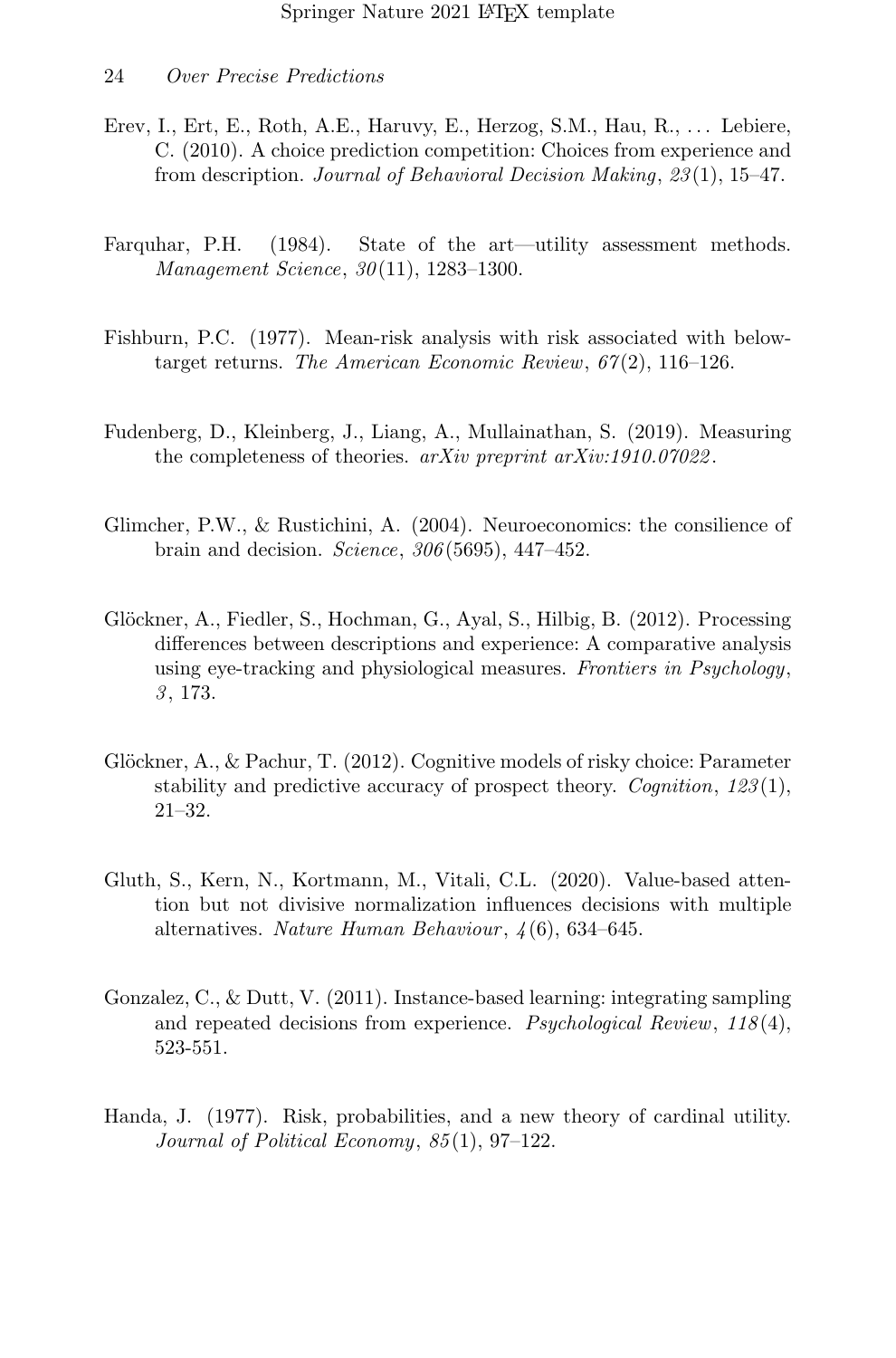- <span id="page-24-0"></span>He, L., Analytis, P.P., Bhatia, S. (2021). The wisdom of model crowds. Management Science, 68 (5), 3635-3659.
- <span id="page-24-5"></span>Hertwig, R., & Erev, I. (2009). The description–experience gap in risky choice. Trends in Cognitive Sciences, 13(12), 517–523.
- <span id="page-24-2"></span>Hills, T.T., & Hertwig, R. (2010). Information search in decisions from experience: Do our patterns of sampling foreshadow our decisions? Psychological Science, 21 (12), 1787–1792.
- <span id="page-24-9"></span>Jia, J., Dyer, J.S., Butler, J.C. (2001). Generalized disappointment models. Journal of Risk and Uncertainty, 22 (1), 59–78.
- <span id="page-24-8"></span>Kahneman, D., & Tversky, A. (1979). Prospect theory: An analysis of decision under risk. *Econometrica*, 47(2), 263-291.
- <span id="page-24-6"></span>Kuhn, T.S. (1970). The structure of scientific revolutions (Vol. 111). Chicago University of Chicago Press.
- <span id="page-24-4"></span>Landis, J.R., & Koch, G.G. (1977). The measurement of observer agreement for categorical data. *Biometrics*, 159–174.
- <span id="page-24-10"></span>Lattimore, P.K., Baker, J.R., Witte, A.D. (1992). The influence of probability on risky choice: A parametric examination. *Journal of Economic* Behavior & Organization,  $17(3)$ ,  $377-400$ .
- <span id="page-24-7"></span>Loken, E., & Gelman, A. (2017). Measurement error and the replication crisis. Science, 355 (6325), 584–585.
- <span id="page-24-1"></span>Luce, R.D., & Suppes, P. (1965). Preference, utility, and subjective probability.
- <span id="page-24-3"></span>Markant, D., Pleskac, T.J., Diederich, A., Pachur, T., Hertwig, R. (2015). Modeling choice and search in decisions from experience: A sequential sampling approach. 37th Annual Meeting of the Cognitive Science Society (pp. 1512–1517).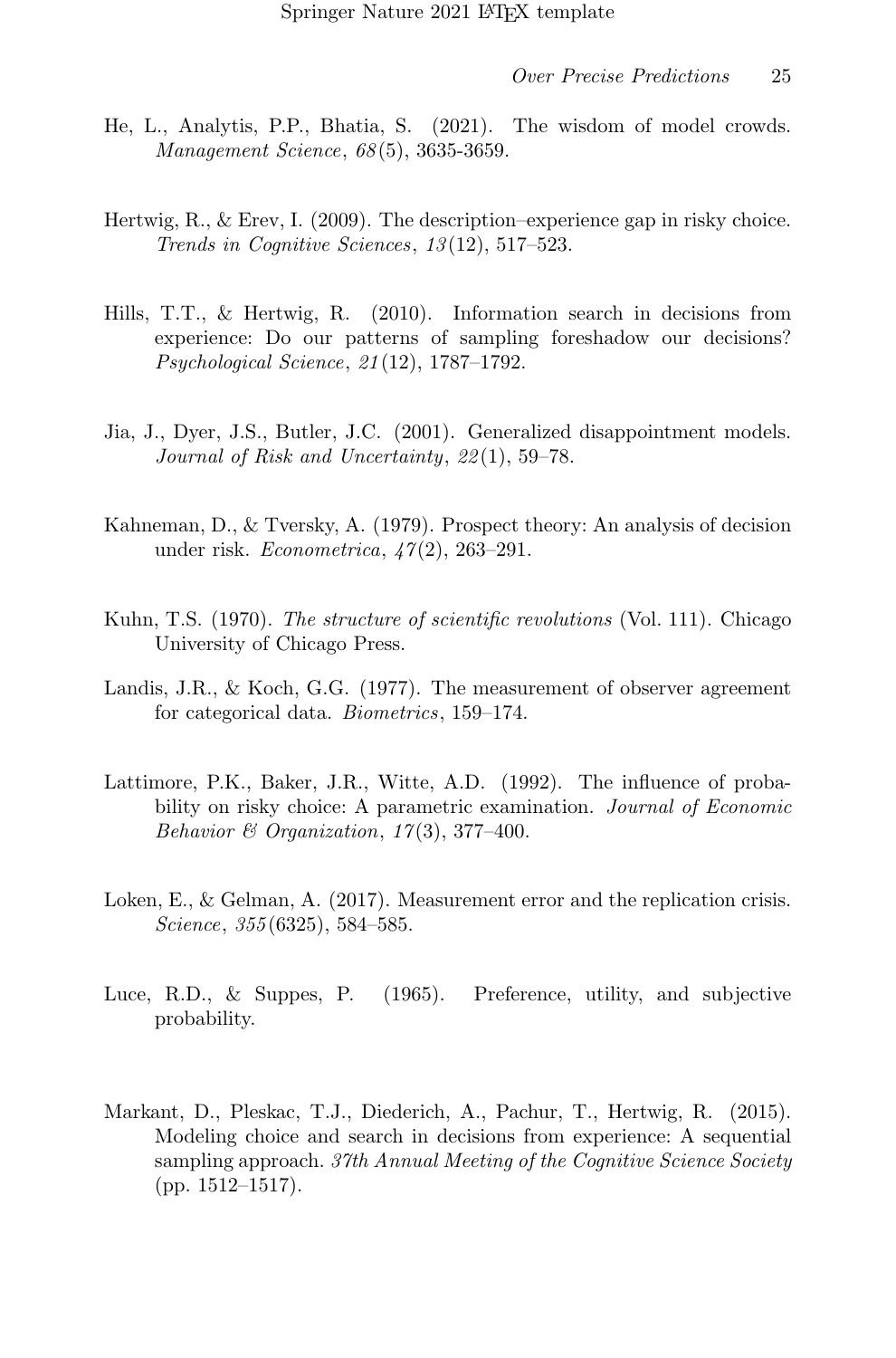- <span id="page-25-8"></span>Maxwell, S.E., Lau, M.Y., Howard, G.S. (2015). Is psychology suffering from a replication crisis? What does "failure to replicate" really mean? American Psychologist, 70 (6), 487-498.
- <span id="page-25-0"></span>Peterson, J.C., Bourgin, D.D., Agrawal, M., Reichman, D., Griffiths, T.L. (2021). Using large-scale experiments and machine learning to discover theories of human decision-making. Science, 372 (6547), 1209–1214.
- <span id="page-25-1"></span>Plonsky, O., Apel, R., Ert, E., Tennenholtz, M., Bourgin, D.D., Peterson, J.C., ... Erev, I. (2019). Predicting human decisions with behavioral theories and machine learning.  $ArXiv$ ,  $abs/1904.06866$ .
- <span id="page-25-10"></span>Plonsky, O., Erev, I., Hazan, T., Tennenholtz, M. (2017). Psychological forest: Predicting human behavior. AAAI conference on Artificial Intelligence.
- <span id="page-25-9"></span>Prelec, D. (1998). The probability weighting function. *Econometrica*, 497–527.
- <span id="page-25-4"></span>Recht, B., Roelofs, R., Schmidt, L., Shankar, V. (2019). Do imagenet classifiers generalize to imagenet? International conference on machine learning (pp. 5389–5400).
- <span id="page-25-3"></span>Roelofs, R., Fridovich-Keil, S., Miller, J., Shankar, V., Hardt, M., Recht, B., Schmidt, L. (2019). A meta-analysis of overfitting in machine learning. Proceedings of the 33rd International Conference on Neural Information Processing Systems (pp. 9179–9189).
- <span id="page-25-6"></span>Sepulveda, P., Usher, M., Davies, N., Benson, A.A., Ortoleva, P., De Martino, B. (2020). Visual attention modulates the integration of goal-relevant evidence and not value. Elife, 9, e60705.
- <span id="page-25-7"></span>Smith, S.M., & Krajbich, I. (2019). Gaze amplifies value in decision making. Psychological Science,  $30(1)$ , 116-128.
- <span id="page-25-5"></span>Srivastava, N., Hinton, G., Krizhevsky, A., Sutskever, I., Salakhutdinov, R. (2014). Dropout: a simple way to prevent neural networks from overfitting. The Journal of Machine Learning Research, 15 (1), 1929–1958.
- <span id="page-25-2"></span>Srivastava, N., Muller-Trede, J., Schrater, P., Vul, E. (2016). Modeling sampling duration in decisions from experience. 38th Annual Meeting of the Cognitive Science Society.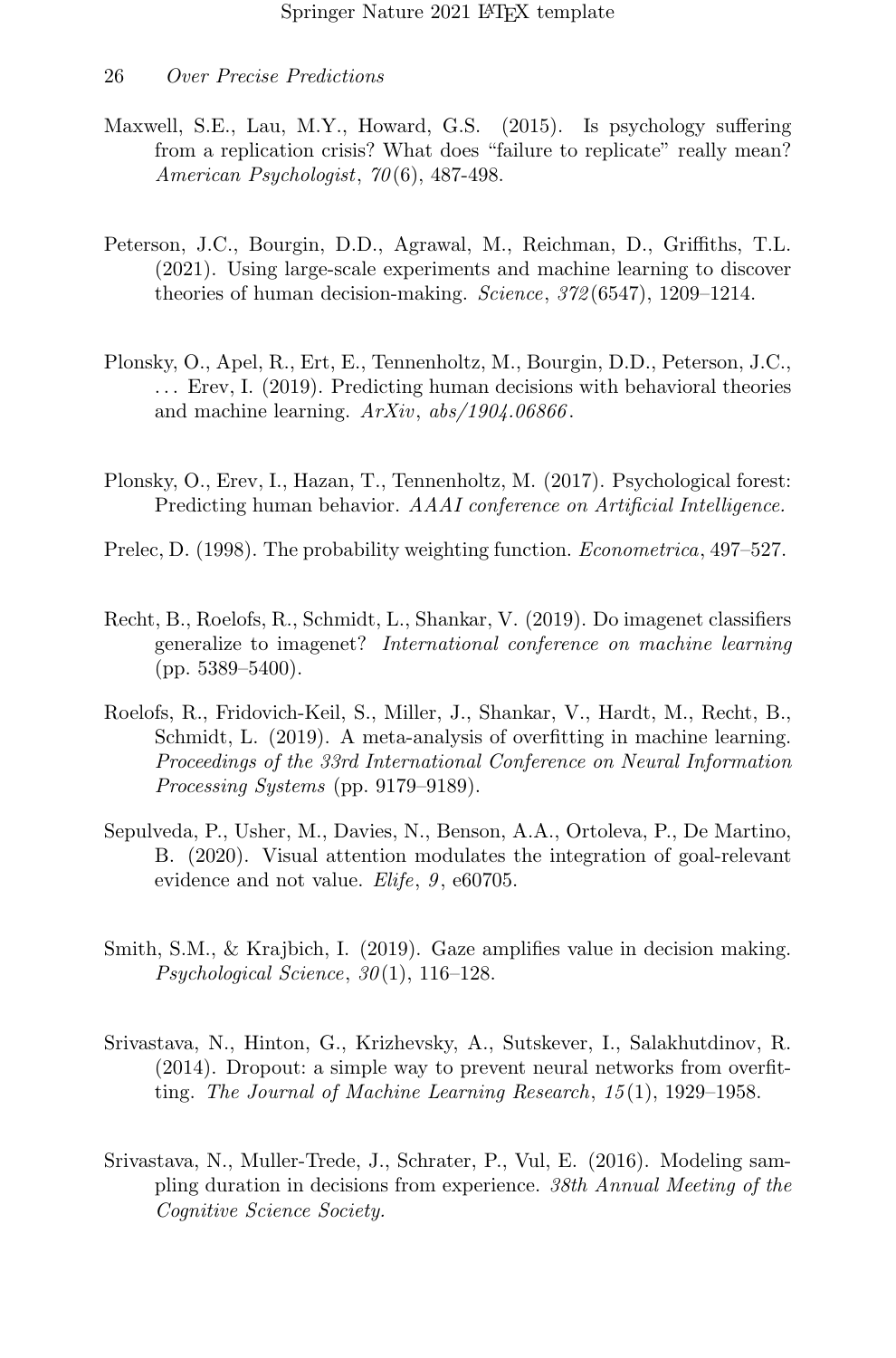- <span id="page-26-7"></span>Stark, P.B., & Saltelli, A. (2018). Cargo-cult statistics and scientific crisis. Significance, 15 (4), 40–43.
- <span id="page-26-4"></span>Stewart, N., Chater, N., Brown, G.D. (2006). Decision by sampling. Cognitive  $P<sub>sub, 53(1), 1–26.</sub>$
- <span id="page-26-5"></span>Stewart, N., Hermens, F., Matthews, W.J. (2016). Eye movements in risky choice. Journal of Behavioral Decision Making, 29 (2-3), 116–136.
- <span id="page-26-0"></span>Tversky, A., & Kahneman, D. (1992). Advances in prospect theory: Cumulative representation of uncertainty. Journal of Risk and Uncertainty,  $5(4)$ , 297-323.
- <span id="page-26-1"></span>Wall, L., Gunawan, D., Brown, S.D., Tran, M.-N., Kohn, R., Hawkins, G.E. (2021). Identifying relationships between cognitive processes across tasks, contexts, and time. Behavior Research Methods, 53 (1), 78–95.
- <span id="page-26-8"></span>Yaari, M.E. (1987). The dual theory of choice under risk. *Econometrica*,  $55(1), 95-115.$
- <span id="page-26-3"></span>Yarkoni, T. (2022). The generalizability crisis. Behavioral and Brain Sciences, 45 .
- <span id="page-26-6"></span>Yarkoni, T., & Westfall, J. (2017). Choosing prediction over explanation in psychology: Lessons from machine learning. Perspectives on Psychological Science, 12 (6), 1100–1122.
- <span id="page-26-2"></span>Zhang, C., Bengio, S., Hardt, M., Recht, B., Vinyals, O. (2021). Understanding deep learning (still) requires rethinking generalization. Communications of the ACM,  $64(3)$ , 107-115.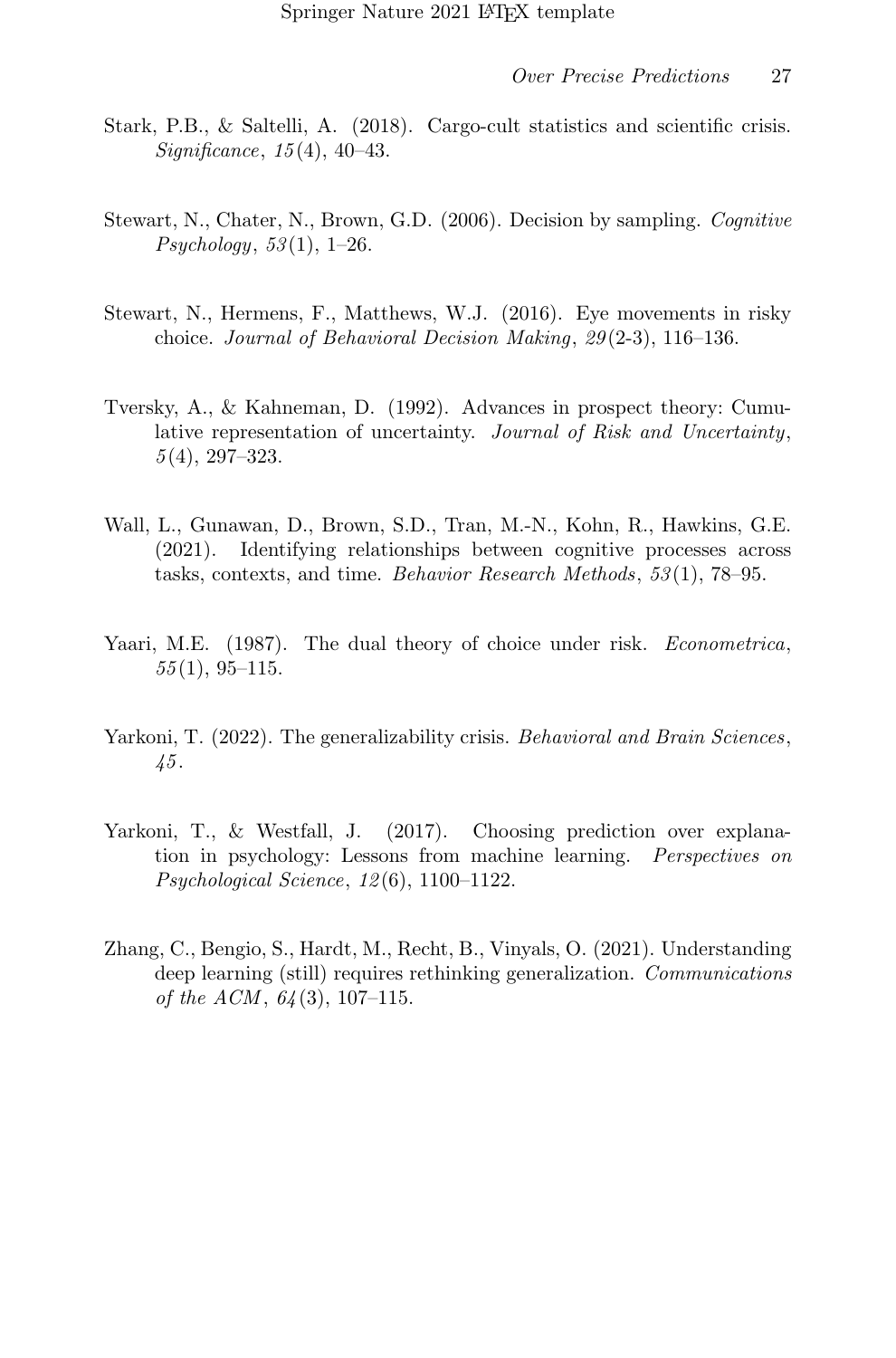## Appendix A List of evaluated models

| Evaluation statistics estimated |                                              |  |  |  |  |  |  |
|---------------------------------|----------------------------------------------|--|--|--|--|--|--|
| Model Label                     | Reference Paper                              |  |  |  |  |  |  |
| EV                              | 1700                                         |  |  |  |  |  |  |
| EUT                             | 1738                                         |  |  |  |  |  |  |
| Target                          | Fishburn $(1977)$                            |  |  |  |  |  |  |
| Cert Eq.                        | Handa (1977)                                 |  |  |  |  |  |  |
| <b>PT</b>                       | Kahneman and Tversky (1979)                  |  |  |  |  |  |  |
| Regret                          | Bell (1982)                                  |  |  |  |  |  |  |
| Disapp.                         | Jia, Dyer, and Butler (2001)                 |  |  |  |  |  |  |
| Dual(hyp)                       | Yaari (1987)                                 |  |  |  |  |  |  |
| Dual(Quad)                      | Yaari (1987)                                 |  |  |  |  |  |  |
| $Cum$ PT                        | Tversky and Kahneman (1992)                  |  |  |  |  |  |  |
| <b>CPT LBW</b>                  | Lattimore, Baker, and Witte (1992)           |  |  |  |  |  |  |
| <b>DFT</b>                      | Busemeyer and Townsend (1993)                |  |  |  |  |  |  |
| <b>CPT</b> Prelec               | Prelec (1998)                                |  |  |  |  |  |  |
| Aspiration                      | Diecidue and Van De Ven (2008)               |  |  |  |  |  |  |
| TPTWinner                       | Erev et al. $(2010)$                         |  |  |  |  |  |  |
| <b>DDFT</b>                     | Bhatia (2014)                                |  |  |  |  |  |  |
|                                 | Evaluation statistics reported               |  |  |  |  |  |  |
| <b>BEAST</b>                    | Erev et al. $(2017)$                         |  |  |  |  |  |  |
| <b>CPCWinner</b>                | Erev et al. $(2017)$                         |  |  |  |  |  |  |
| PsychForest                     | Plonsky, Erev, Hazan, and Tennenholtz (2017) |  |  |  |  |  |  |
| ContextNN                       | Peterson et al. (2021)                       |  |  |  |  |  |  |

Table A1 Models for historical analysis. Prominent risky choice model labels as used in the paper in chronological order, and the reference paper for implementation details.

## Appendix B Data: Problems and Responses

Here, we report the actual problems used in our experiment for completeness, and show scatter plots corresponding to the correlation values reported in the main text to verify that no statistical anomalies confound our interpretation of the correlation numbers.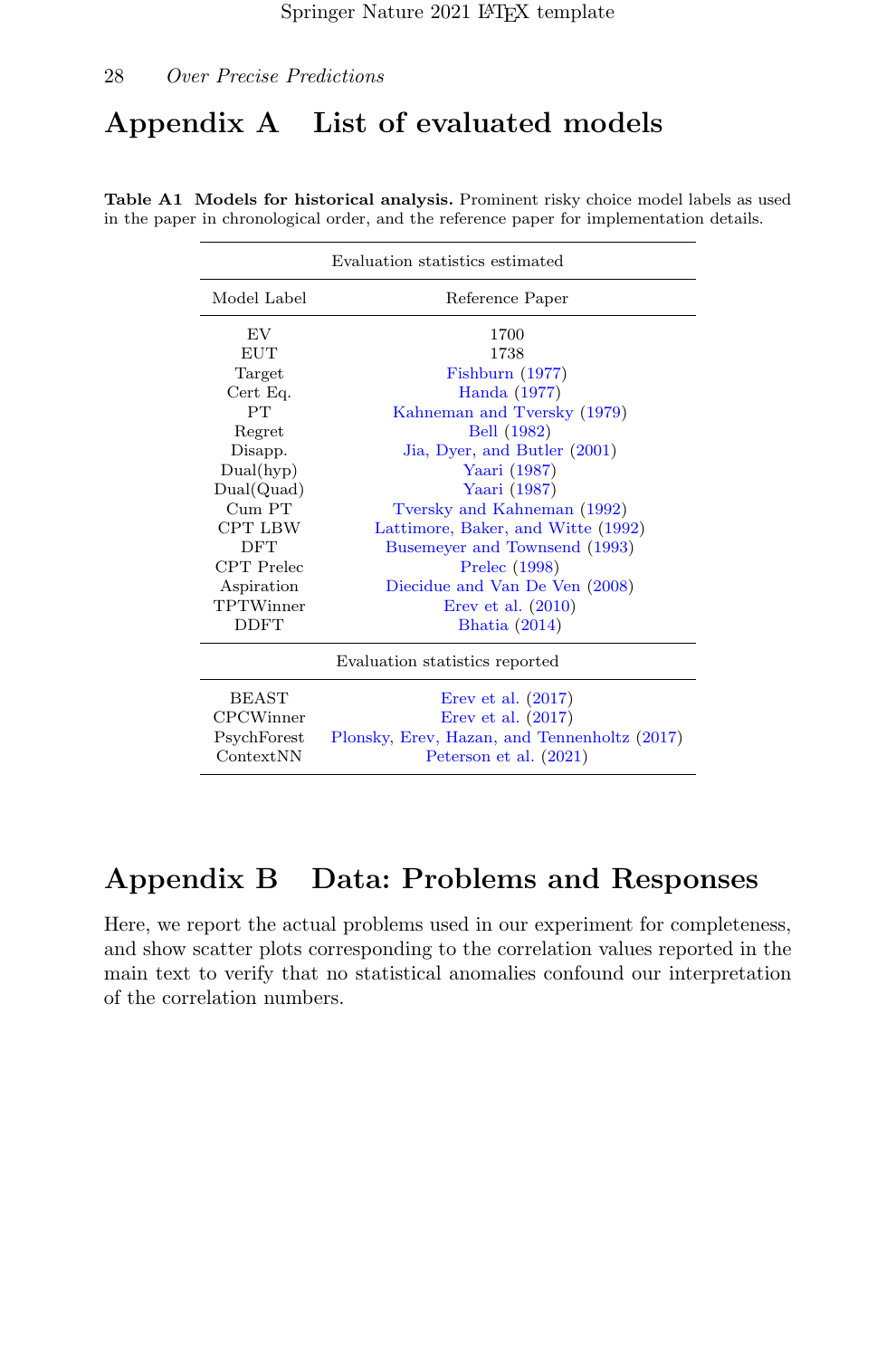Table B2 DFD : Observed response variables The 60 problems from Estimation set in Technion Choice Prediction tournament in column 2-5. Observed risky choice rate for four subsets of our dataset (RR) alongside the observed R-rate for TE dataset in the last column. Data subsets labels specified in text.

|                     |                    | <b>Risky Prospect</b> |              | Safe                |                    | Observed Risky choice rate |                    |              |              |
|---------------------|--------------------|-----------------------|--------------|---------------------|--------------------|----------------------------|--------------------|--------------|--------------|
| Problems            | High               | Low                   | P(High)      | Medium              | RR1                | RR2                        | $_{\rm RR}$        | $RR-F$       | TE           |
| $\,1$               | $-0.30$            | $-2.10$               | 0.96         | $-0.30$             | 0.19               | 0.19                       | 0.21               | $\rm 0.22$   | 0.20         |
| $\overline{2}$      | $-0.90$            | $-4.20$               | 0.95         | $-1.00$             | 0.20               | 0.17                       | 0.22               | 0.24         | 0.20         |
| 3                   | $-6.30$            | $-15.20$              | 0.30         | $-12.20$            | 0.59               | 0.59                       | 0.58               | 0.57         | 0.60         |
| $\overline{4}$      | $-10.00$           | $-29.20$              | 0.20         | $-25.60$            | $\rm 0.83$         | 0.63                       | 0.72               | 0.76         | 0.85         |
| $\overline{5}$      | $-1.70$            | $-3.90$               | 0.90         | $-1.90$             | 0.53               | 0.40                       | 0.47               | 0.50         | 0.30         |
| 6                   | $-6.30$            | $-15.70$              | 0.99         | $-6.40$             | 0.32               | 0.35                       | 0.40               | 0.43         | 0.35         |
| $\overline{7}$<br>8 | $-5.60$<br>$-0.70$ | $-20.20$<br>$-6.50$   | 0.70<br>0.10 | $-11.70$<br>$-6.00$ | 0.76<br>$\rm 0.81$ | 0.80<br>0.70               | 0.77<br>0.72       | 0.76<br>0.72 | 0.50<br>0.75 |
| 9                   | $-5.70$            | $-16.30$              | 0.95         | $-6.10$             | $\rm 0.51$         | 0.35                       | 0.42               | 0.47         | 0.30         |
| 10                  | $-1.50$            | $-6.40$               | 0.92         | $-1.80$             | 0.29               | 0.36                       | 0.38               | 0.40         | 0.15         |
| 11                  | $-1.20$            | $-12.30$              | 0.02         | $-12.10$            | 0.81               | 0.75                       | 0.79               | 0.81         | 0.90         |
| 12                  | $-5.40$            | $-16.80$              | 0.94         | $-6.40$             | 0.56               | 0.59                       | 0.59               | 0.59         | 0.10         |
| 13                  | $-2.00$            | $-10.40$              | 0.05         | $-9.40$             | 0.43               | 0.51                       | 0.48               | 0.47         | 0.50         |
| 14                  | $-8.80$            | $-19.50$              | 0.60         | $-15.50$            | 0.72               | 0.79                       | 0.75               | 0.72         | 0.70         |
| 15                  | $-8.90$            | $-26.30$              | 0.08         | $-25.40$            | 0.76               | 0.62                       | 0.71               | 0.76         | 0.60         |
| 16                  | $-7.10$            | $-19.60$              | $0.07\,$     | $-18.70$            | 0.74               | $\rm 0.59$                 | 0.62               | 0.64         | 0.55         |
| 17                  | $-9.70$            | $-24.70$              | 0.10<br>0.20 | $-23.80$            | 0.77<br>0.64       | 0.67                       | 0.69               | 0.71<br>0.55 | 0.90<br>0.65 |
| 18<br>19            | $-4.00$<br>$-6.50$ | $-9.30$<br>$-17.50$   | 0.90         | $-8.10$<br>$-8.40$  | 0.67               | 0.64<br>$0.50\,$           | 0.58<br>0.68       | 0.74         | 0.55         |
| 20                  | $-4.30$            | $-16.10$              | 0.60         | $-4.50$             | $0.10\,$           | 0.24                       | 0.16               | 0.12         | 0.05         |
| 21                  | 2.00               | $-5.70$               | 0.10         | $-4.60$             | 0.40               | 0.44                       | 0.41               | 0.40         | 0.65         |
| 22                  | 9.60               | $-6.40$               | $\rm 0.91$   | 8.70                | 0.27               | 0.14                       | $\rm 0.26$         | 0.31         | 0.05         |
| 23                  | 7.30               | $-3.60$               | 0.80         | 5.60                | 0.44               | 0.53                       | 0.44               | 0.40         | 0.15         |
| 24                  | 9.20               | $-9.50$               | 0.05         | $-7.50$             | 0.47               | 0.33                       | 0.39               | 0.41         | 0.50         |
| 25                  | 7.40               | $-6.60$               | 0.02         | $-6.40$             | 0.74               | 0.74                       | 0.72               | 0.71         | 0.90         |
| 26                  | 6.40               | $-5.30$               | 0.05         | $-4.90$             | 0.85               | 0.64                       | 0.67               | 0.69         | 0.65         |
| 27<br>28            | 1.60<br>5.90       | $-8.30$<br>$-0.80$    | 0.93<br>0.80 | $1.20\,$<br>4.60    | 0.19<br>0.38       | 0.29<br>0.45               | 0.28<br>0.41       | 0.28<br>0.40 | 0.15<br>0.35 |
| 29                  | 7.90               | $-2.30$               | 0.92         | 7.00                | 0.47               | 0.38                       | 0.42               | 0.45         | 0.40         |
| 30                  | 3.00               | $-7.70$               | 0.91         | 1.40                | 0.52               | 0.65                       | 0.58               | 0.55         | 0.40         |
| 31                  | 6.70               | $-1.80$               | 0.95         | 6.40                | 0.33               | 0.33                       | 0.32               | 0.31         | 0.10         |
| 32                  | 6.70               | $-5.00$               | 0.93         | 5.60                | 0.56               | 0.48                       | 0.47               | 0.47         | 0.25         |
| 33                  | 7.30               | $-8.50$               | 0.96         | 6.80                | $\rm 0.38$         | 0.41                       | $0.37\,$           | 0.34         | 0.15         |
| 34                  | 1.30               | $-4.30$               | 0.05         | $-4.10$             | $\rm 0.86$         | 0.69                       | 0.72               | 0.74         | 0.75         |
| 35                  | 3.00               | $-7.20$               | 0.93         | 2.20                | 0.40               | 0.40                       | 0.40               | 0.40         | 0.25         |
| 36                  | 5.00               | $-9.10$               | 0.08         | $-7.90$             | 0.59               | 0.56                       | 0.56               | 0.57         | 0.40         |
| 37                  | 2.10               | $-8.40$               | 0.80         | 1.30                | 0.29               | 0.29                       | 0.26               | 0.24         | 0.10         |
| 38<br>39            | 6.70<br>7.40       | $-6.20$<br>$-8.20$    | 0.07<br>0.30 | $-5.10$<br>$-6.90$  | 0.62<br>0.88       | 0.55<br>0.75               | 0.57<br>0.76       | 0.59<br>0.76 | 0.65<br>0.85 |
| 40                  | 6.00               | $-1.30$               | 0.98         | 5.90                | $\rm 0.34$         | 0.28                       | 0.31               | 0.33         | 0.10         |
|                     |                    |                       |              |                     |                    |                            |                    |              |              |
| 41<br>42            | 18.80<br>17.90     | 7.60<br>7.20          | 0.80<br>0.92 | 15.50<br>17.10      | 0.54<br>$\rm 0.31$ | 0.50<br>0.46               | 0.58<br>0.38       | 0.62<br>0.34 | 0.35<br>0.15 |
| 43                  | 22.90              | 9.60                  | 0.06         | 9.20                | 0.84               | 0.89                       | 0.86               | 0.84         | 0.75         |
| 44                  | 10.00              | 1.70                  | 0.96         | 9.90                | 0.20               | 0.28                       | 0.25               | 0.24         | 0.20         |
| 45                  | 2.80               | 1.00                  | 0.80         | 2.20                | 0.57               | 0.32                       | 0.42               | 0.47         | 0.55         |
| 46                  | 17.10              | 6.90                  | 0.10         | 8.00                | $\rm 0.38$         | 0.63                       | $0.50\,$           | 0.43         | 0.45         |
| 47                  | 24.30              | 9.70                  | 0.04         | 10.60               | 0.43               | 0.50                       | 0.44               | 0.41         | 0.65         |
| 48                  | 18.20              | 6.90                  | 0.98         | 18.10               | $\rm 0.30$         | 0.35                       | 0.35               | 0.34         | 0.10         |
| 49                  | 13.40              | 3.80                  | $0.50\,$     | 9.90                | 0.21               | 0.25                       | 0.24               | 0.24         | 0.05         |
| 50                  | 5.80               | 2.70                  | 0.04         | 2.80                | 0.70               | 0.80                       | 0.69               | 0.66         | 0.70         |
| 51                  | 13.10              | 3.80                  | 0.94         | 12.80               | 0.31               | 0.38                       | 0.35               | 0.33         | 0.15         |
| 52                  | 3.50               | 0.10                  | 0.09         | 0.50                | 0.45               | 0.62                       | 0.49               | 0.43         | 0.35         |
| 53<br>54            | 25.70<br>16.50     | 8.10<br>6.90          | 0.10<br>0.01 | 11.50<br>7.00       | $\rm 0.21$<br>0.57 | 0.24<br>0.77               | $\rm 0.26$<br>0.66 | 0.28<br>0.60 | 0.40<br>0.85 |
| 55                  | 11.40              | 1.90                  | 0.97         | 11.00               | 0.50               | 0.46                       | 0.48               | 0.48         | 0.15         |
| 56                  | 26.50              | 8.30                  | 0.94         | 25.20               | 0.50               | 0.57                       | 0.48               | 0.43         | 0.20         |
| 57                  | 11.50              | 3.70                  | 0.60         | $7.90\,$            | $\rm 0.35$         | 0.42                       | 0.43               | 0.43         | 0.35         |
| 58                  | 20.80              | 8.90                  | 0.99         | 20.70               | 0.34               | 0.31                       | 0.37               | 0.40         | 0.25         |
| 59                  | 10.10              | 4.20                  | 0.30         | 6.00                | 0.40               | 0.32                       | 0.42               | 0.47         | 0.45         |
| 60                  | 8.00               | 0.80                  | 0.92         | 7.70                | $\rm 0.38$         | 0.44                       | 0.42               | 0.41         | 0.20         |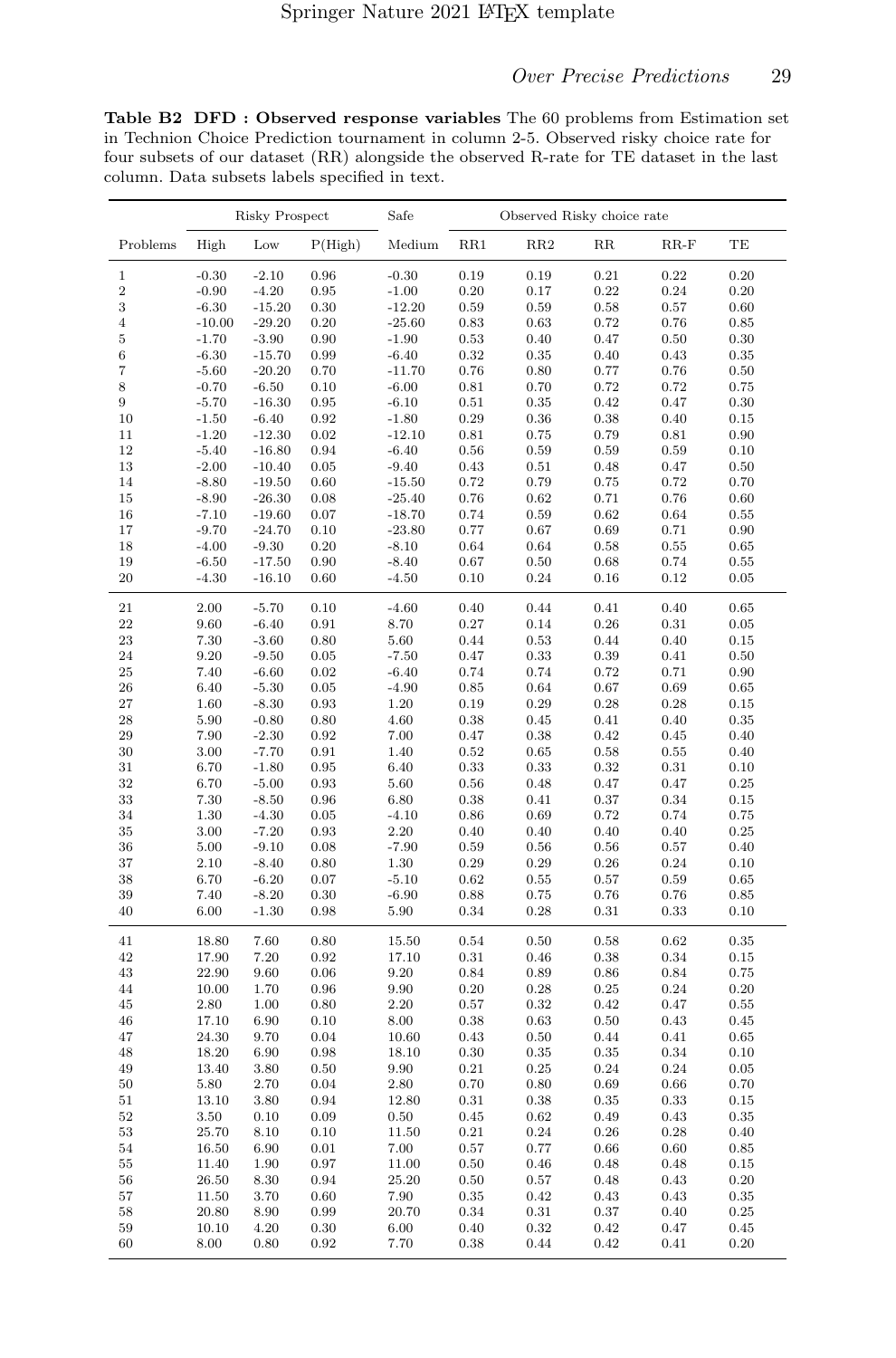Table B3 DFE : Observed response variables The 60 problems from Estimation set in Technion Choice Prediction tournament in column 2-5. Observed Mean sampling duration and risky choice rate are presented alongside similar statistics for TE dataset as the column in the respective sub-heading. Data subset labels specified in text.

|                |                    | <b>Risky Prospect</b> |              | Safe                 |                |                |                | Observed Mean Sampling Duration |                |              |              |              | Observed Risky Choice Rate |                        |
|----------------|--------------------|-----------------------|--------------|----------------------|----------------|----------------|----------------|---------------------------------|----------------|--------------|--------------|--------------|----------------------------|------------------------|
| Problems High  |                    | Low                   | P(High)      | Medium               | RR1            | RR2            | $_{\rm RR}$    | $RR-F$                          | TE             | RR1          | RR2          | RR           | $RR-F$                     | TE                     |
| $\,1$          | $-0.30$            | $-2.10$               | 0.96         | $-0.30$              | 9.72           | $8.61\,$       | 11.55          | 12.70                           | 10.79          | 0.33         | 0.39         | 0.62         | 0.43                       | 0.50                   |
| $\overline{2}$ | $-0.90$            | $-4.20$               | 0.95         | $-1.00$              | 14.19          | 11.31          | 11.74          | 11.98                           | 10.11          | 0.77         | 0.85         | 0.64         | 0.78                       | 0.64                   |
| 3              | $-6.30$            | $-15.20$              | 0.30         | $-12.20$             | 15.25          | 10.04          | 12.50          | 13.78                           | 14.47          | 0.50         | 0.46         | 0.57         | 0.52                       | 0.65                   |
| $\overline{4}$ | $-10.00$           | $-29.20$              | 0.20         | $-25.60$             | 12.22          | 11.41          | 12.51          | 13.15                           | 11.16          | 0.37         | 0.37         | 0.59         | 0.39                       | 0.58                   |
| 5<br>6         | $-1.70$<br>$-6.30$ | $-3.90$<br>$-15.70$   | 0.90<br>0.99 | $-1.90$<br>$-6.40$   | 12.50<br>10.68 | 10.04<br>8.27  | 10.96<br>11.65 | 11.43<br>13.26                  | 10.26<br>10.00 | 0.63<br>0.82 | 0.75<br>0.82 | 0.60<br>0.66 | 0.70<br>0.83               | $_{0.62}$<br>$_{0.59}$ |
| $\overline{7}$ | $-5.60$            | $-20.20$              | 0.70         | $-11.70$             | 12.58          | 10.32          | 11.57          | 12.09                           | 11.47          | 0.84         | 0.74         | 0.61         | 0.80                       | $_{0.65}$              |
| 8              | $-0.70$            | $-6.50$               | 0.10         | $-6.00$              | 21.92          | 13.35          | 16.36          | 18.07                           | 14.11          | 0.42         | 0.42         | 0.60         | 0.33                       | 0.54                   |
| 9              | $-5.70$            | $-16.30$              | 0.95         | $-6.10$              | 11.43          | 10.10          | 11.25          | 11.78                           | 11.26          | 0.71         | 0.76         | 0.63         | 0.74                       | 0.62                   |
| 10             | $-1.50$            | $-6.40$               | 0.92         | $-1.80$              | 12.05          | 16.10          | 13.68          | 12.63                           | 12.26          | 0.85         | 0.80         | 0.60         | 0.83                       | 0.69                   |
| 11             | $-1.20$            | $-12.30$              | $\rm 0.02$   | $-12.10$             | 17.37          | 9.95           | 16.85          | 19.70                           | 11.90          | 0.26         | $\rm 0.32$   | 0.59         | 0.17                       | $_{0.50}$              |
| 12             | $-5.40$            | $-16.80$              | 0.94         | $-6.40$              | 11.89          | 10.11          | 11.91          | 12.65                           | 11.15          | 0.79         | 0.89         | 0.63         | 0.80                       | $_{0.57}$              |
| 13             | $-2.00$            | $-10.40$              | 0.05         | $-9.40$              | 19.00          | 14.04          | 15.25          | 15.85                           | 10.35          | 0.13         | 0.30         | 0.59         | 0.13                       | 0.50                   |
| 14             | $-8.80$            | $-19.50$              | 0.60         | $-15.50$             | 12.09          | 9.00           | 11.55          | 12.83                           | 12.10          | 0.61         | 0.74         | 0.63         | 0.65                       | $_{0.59}$              |
| 15<br>16       | $-8.90$<br>$-7.10$ | $-26.30$<br>$-19.60$  | 0.08<br>0.07 | $-25.40$<br>$-18.70$ | 20.43<br>26.96 | 16.61<br>11.87 | 16.86<br>17.78 | 16.98<br>20.74                  | 11.60<br>11.00 | 0.30<br>0.13 | 0.26<br>0.13 | 0.59<br>0.62 | 0.28<br>0.20               | $_{0.55}$<br>0.52      |
| 17             | $-9.70$            | $-24.70$              | 0.10         | $-23.80$             | 15.26          | 11.96          | 15.41          | 17.13                           | 15.10          | 0.52         | 0.30         | 0.61         | 0.41                       | $_{0.56}$              |
| 18             | $-4.00$            | $-9.30$               | 0.20         | $-8.10$              | 18.38          | 16.63          | 16.44          | 16.35                           | 11.15          | 0.29         | 0.38         | 0.61         | 0.35                       | $_{0.55}$              |
| 19             | $-6.50$            | $-17.50$              | 0.90         | $-8.40$              | 8.94           | 8.29           | 10.54          | 11.37                           | 14.90          | 1.00         | 0.82         | 0.65         | 0.96                       | 0.60                   |
| 20             | $-4.30$            | $-16.10$              | 0.60         | $-4.50$              | 14.62          | 14.38          | 12.10          | 10.80                           | 10.85          | 0.27         | 0.23         | 0.53         | 0.26                       | 0.48                   |
| 21             | 2.00               | $-5.70$               | 0.10         | $-4.60$              | 15.67          | 15.14          | 13.15          | 12.24                           | 9.05           | 0.33         | 0.33         | 0.58         | 0.26                       | 0.58                   |
| 22             | 9.60               | $-6.40$               | 0.91         | 8.70                 | 13.52          | 10.68          | 10.70          | 10.72                           | 9.53           | 0.72         | 0.80         | 0.59         | 0.74                       | $_{0.58}$              |
| 23             | 7.30               | $-3.60$               | 0.80         | 5.60                 | 13.15          | 10.96          | 11.00          | 11.02                           | 11.16          | 0.73         | 0.73         | 0.60         | 0.76                       | 0.63                   |
| 24             | 9.20               | $-9.50$               | 0.05         | $-7.50$              | 9.41           | 7.82           | 11.32          | 12.61                           | 15.26          | 0.24         | 0.29         | 0.59         | 0.15                       | 0.58                   |
| 25             | 7.40               | $-6.60$               | 0.02         | $-6.40$              | 16.10          | 10.90          | 13.48          | 14.65                           | 8.89           | 0.29         | 0.14         | 0.57         | 0.24                       | $_{0.50}$              |
| 26             | 6.40               | $-5.30$               | 0.05         | $-4.90$              | 16.14          | 12.57          | 14.54          | 15.43                           | 13.89          | 0.14         | 0.14         | 0.60         | 0.22                       | $_{0.65}$              |
| 27<br>28       | 1.60<br>5.90       | $-8.30$               | 0.93         | 1.20<br>4.60         | 11.40<br>13.82 | 6.65           | 9.26<br>11.49  | 10.39<br>12.59                  | 8.79<br>11.05  | 0.75         | 0.80         | 0.59         | 0.74                       | 0.63                   |
| 29             | 7.90               | $-0.80$<br>$-2.30$    | 0.80<br>0.92 | 7.00                 | 14.61          | 9.68<br>12.74  | 11.65          | 11.11                           | 11.05          | 0.57<br>0.70 | 0.75<br>0.61 | 0.65<br>0.60 | 0.65<br>0.78               | 0.64<br>0.62           |
| 30             | 3.00               | $-7.70$               | 0.91         | 1.40                 | 15.44          | 13.63          | 13.19          | 12.93                           | 10.16          | 0.70         | 0.93         | 0.63         | 0.74                       | 0.64                   |
| 31             | 6.70               | $-1.80$               | 0.95         | 6.40                 | 12.31          | 8.88           | 11.79          | 12.80                           | 11.00          | 0.44         | 0.75         | 0.65         | 0.63                       | 0.53                   |
| 32             | 6.70               | $-5.00$               | 0.93         | 5.60                 | 10.00          | 6.64           | 10.08          | 12.17                           | 10.95          | 0.71         | 0.82         | 0.64         | 0.70                       | 0.54                   |
| 33             | 7.30               | $-8.50$               | 0.96         | 6.80                 | 16.26          | 12.95          | 11.77          | 11.28                           | 11.10          | 0.68         | 0.79         | 0.60         | 0.78                       | 0.60                   |
| 34             | 1.30               | $-4.30$               | 0.05         | $-4.10$              | 16.80          | 14.04          | 13.56          | 13.30                           | 11.35          | 0.28         | 0.28         | 0.64         | 0.33                       | 0.48                   |
| 35             | 3.00               | $-7.20$               | 0.93         | 2.20                 | 9.86           | 10.05          | 10.13          | 10.17                           | 12.80          | 0.82         | 0.73         | 0.61         | 0.80                       | 0.55                   |
| 36             | 5.00               | $-9.10$               | 0.08         | $-7.90$              | 19.84          | 14.84          | 14.70          | 14.63                           | 14.60          | 0.40         | 0.20         | 0.53         | 0.35                       | 0.49                   |
| 37<br>38       | 2.10<br>6.70       | $-8.40$<br>$-6.20$    | 0.80<br>0.07 | 1.30                 | 12.64<br>15.74 | 11.44<br>11.95 | 11.65<br>13.98 | 11.76<br>14.83                  | 10.90<br>10.90 | 0.64<br>0.21 | 0.68<br>0.16 | 0.59<br>0.62 | 0.65<br>0.20               | $_{0.51}$              |
| 39             | 7.40               | $-8.20$               | 0.30         | $-5.10$<br>$-6.90$   | 18.56          | 11.13          | 14.28          | 16.48                           | 12.65          | 0.38         | 0.50         | 0.67         | 0.43                       | $_{0.55}$<br>$_{0.57}$ |
| 40             | 6.00               | $-1.30$               | 0.98         | 5.90                 | 12.31          | 8.50           | 12.05          | 13.28                           | 13.50          | 0.81         | 0.81         | 0.67         | 0.89                       | 0.61                   |
| 41             | 18.80              | 7.60                  | 0.80         | 15.50                | 11.33          | 9.67           | 10.58          | 10.93                           | 9.37           | 0.72         | 0.78         | 0.61         | 0.76                       | 0.61                   |
| 42             | 17.90              | 7.20                  | 0.92         | 17.10                | 14.52          | 8.10           | 10.33          | 11.35                           | 11.11          | 0.57         | 0.62         | 0.66         | 0.74                       | 0.67                   |
| 43             | 22.90              | 9.60                  | 0.06         | 9.20                 | 10.00          | 6.94           | 10.11          | 11.35                           | 10.32          | 0.83         | 0.83         | 0.65         | 0.87                       | 0.62                   |
| 44             | 10.00              | 1.70                  | 0.96         | 9.90                 | 14.30          | 14.04          | 12.67          | 11.98                           | 10.47          | 0.83         | 0.74         | 0.66         | 0.85                       | $_{0.57}$              |
| 45             | 2.80               | 1.00                  | 0.80         | 2.20                 | 13.92          | 10.88          | 10.97          | 11.02                           | 20.32          | 0.62         | 0.85         | 0.62         | 0.63                       | $_{0.71}$              |
| 46             | 17.10              | 6.90                  | 0.10         | 8.00                 | 16.13          | 11.04          | 11.96          | 12.41                           | 9.37           | 0.17         | 0.35         | 0.55         | 0.22                       | 0.60                   |
| 47             | 24.30              | 9.70                  | 0.04         | 10.60                | 13.52          | 9.71           | 12.81          | 14.89                           | 12.32          | 0.26         | 0.16         | 0.55         | 0.28                       | $_{0.55}$              |
| 48             | 18.20              | 6.90                  | 0.98         | 18.10                | 13.46          | 9.00           | 11.53          | 13.07                           | 9.37           | 0.71         | 0.64         | 0.66         | 0.74                       | 0.64                   |
| 49             | 13.40              | 3.80                  | 0.50         | 9.90                 | 15.69          | 9.77           | 11.89          | 13.09                           | 9.21           | 0.35         | 0.65         | 0.60         | 0.35                       | $_{0.59}$              |
| 50<br>51       | 5.80<br>13.10      | 2.70<br>3.80          | 0.04<br>0.94 | 2.80<br>12.80        | 16.17<br>10.61 | 9.22<br>7.43   | 12.06<br>9.65  | 13.48<br>10.76                  | 10.32<br>8.95  | 0.35<br>0.87 | 0.35<br>0.78 | 0.58<br>0.67 | 0.33<br>0.83               | 0.52<br>0.60           |
| 52             | 3.50               | 0.10                  | 0.09         | 0.50                 | 11.52          | 10.14          | 11.82          | 12.59                           | 11.85          | 0.29         | 0.19         | 0.63         | 0.37                       | $_{0.44}$              |
| 53             | 25.70              | 8.10                  | 0.10         | 11.50                | 14.23          | 11.92          | 12.89          | 13.43                           | 9.00           | 0.35         | 0.15         | 0.57         | 0.33                       | 0.49                   |
| 54             | 16.50              | 6.90                  | 0.01         | 7.00                 | 24.60          | 16.35          | 16.26          | 16.22                           | 13.40          | 0.30         | 0.10         | 0.59         | 0.24                       | 0.56                   |
| 55             | 11.40              | 1.90                  | 0.97         | 11.00                | 15.21          | 12.86          | 12.23          | 11.85                           | 9.55           | 0.75         | 0.82         | 0.66         | 0.78                       | 0.62                   |
| 56             | 26.50              | 8.30                  | 0.94         | 25.20                | 13.70          | 9.39           | 10.81          | 11.52                           | 14.25          | 0.74         | 0.83         | 0.65         | 0.76                       | $_{0.61}$              |
| 57             | 11.50              | 3.70                  | 0.60         | 7.90                 | 14.52          | 10.28          | 11.49          | 12.15                           | 10.00          | 0.64         | 0.68         | 0.60         | 0.63                       | 0.54                   |
| 58             | 20.80              | 8.90                  | 0.99         | 20.70                | 13.31          | 8.96           | 11.35          | 12.70                           | 12.90          | 0.69         | 0.69         | 0.63         | 0.72                       | 0.65                   |
| 59             | 10.10              | 4.20                  | 0.30         | 6.00                 | 14.63          | 12.79          | 12.29          | 12.02                           | 10.10          | 0.42         | 0.42         | 0.66         | 0.46                       | 0.55                   |
| 60             | 8.00               | 0.80                  | 0.92         | 7.70                 | 16.83          | 13.54          | 12.07          | 11.30                           | 10.20          | 0.83         | 0.75         | 0.65         | 0.78                       | $_{0.54}$              |